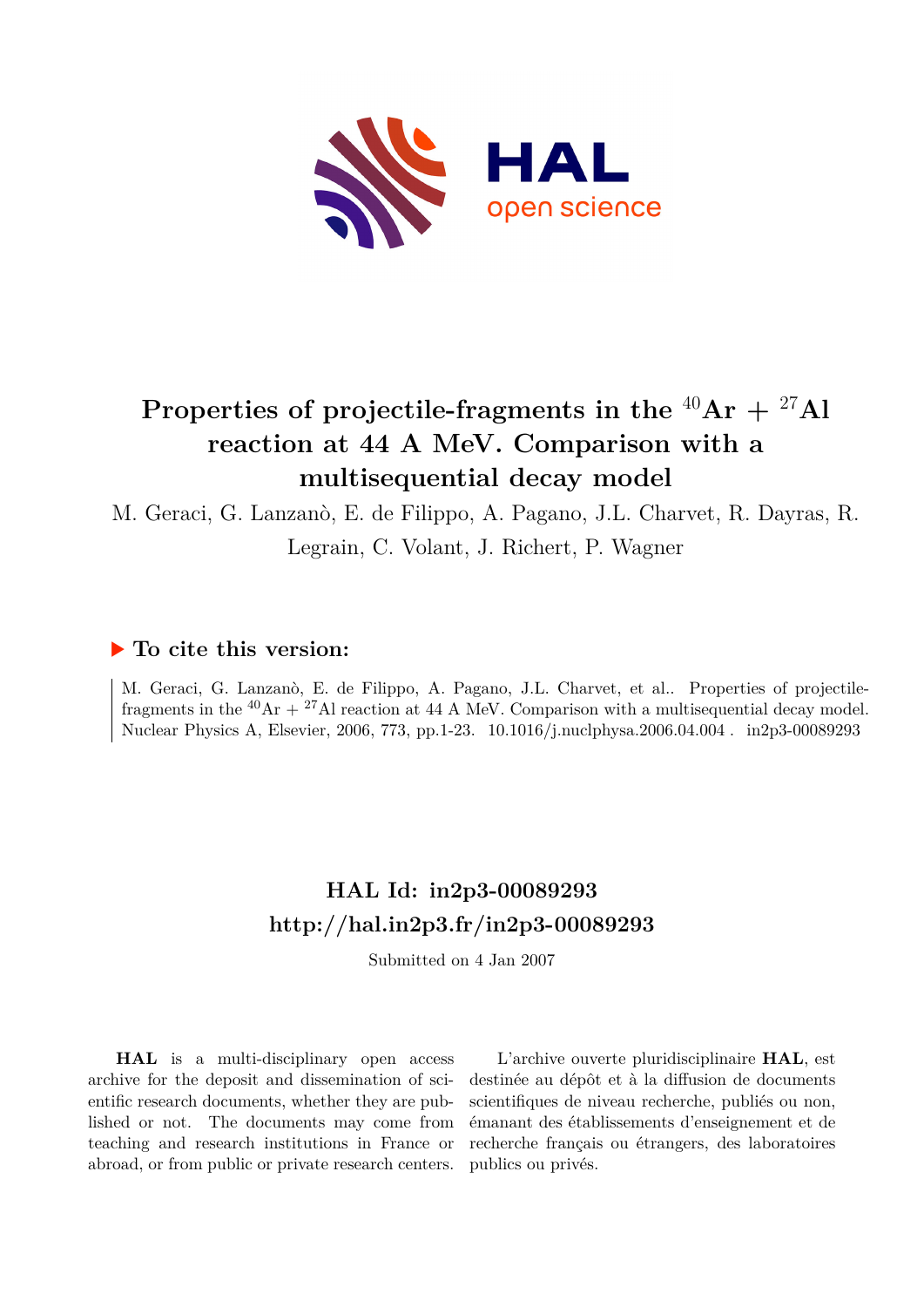# Properties of projectile-fragments in the  $^{40}\text{Ar} + {^{27}\text{Al}}$  reaction at 44 A.MeV. Comparison with a multisequential decay model. $<sup>1</sup>$ </sup>

M.Geraci, G. Lanzanò<sup>2</sup>, E. De Filippo, A. Pagano

Istituto Naz. Fisica Nucleare and Dipartimento di Fisica Via S. Sofia 64, I-95123 Catania, Italy

J.L. Charvet, R. Dayras, R. Legrain<sup>3</sup>, C. Volant

DAPNIA/SPhN, CEA/Saclay, 91191 Gif-sur-Yvette Cedex, France

J. Richert, P. Wagner

CRN Strasbourg, BP 20 CR, 67037 Strasbourg Cedex, France

#### Abstract

Results on projectile fragment-fragment coincidences in the forward direction and for the reaction  ${}^{40}\text{Ar}+{}^{27}\text{Al}$  at 44 A.MeV are presented and compared with the predictions of two different entrance channel models, a two-body and a three-body mechanism both followed by a binary multisequential decay including fission. This analysis shows that many features of the projectile decay products are well accounted for by the binary multisequential decay model. However the results depend critically upon the initial masses and excitation energies of the primary projectile fragments. In this respect, the three-body approach underestimates the excitation energy imparted to the primary fragments whereas the two-body scenario overestimates it. The present data put strong constraints on the initial excitation energy imparted to the primary fragments which appears to be intermediate between the predictions of the two models.

Key words: Intermediate energy,  ${}^{40}\text{Ar}+{}^{27}\text{Al}$  reaction, E=44 A.MeV, projectile fragment, fragment-fragment coincidence, fragment velocity, excitation energy.

PACS: 25.70.Pq, 25.70.Mn

Preprint submitted to Nuclear Physics A 6 April 2006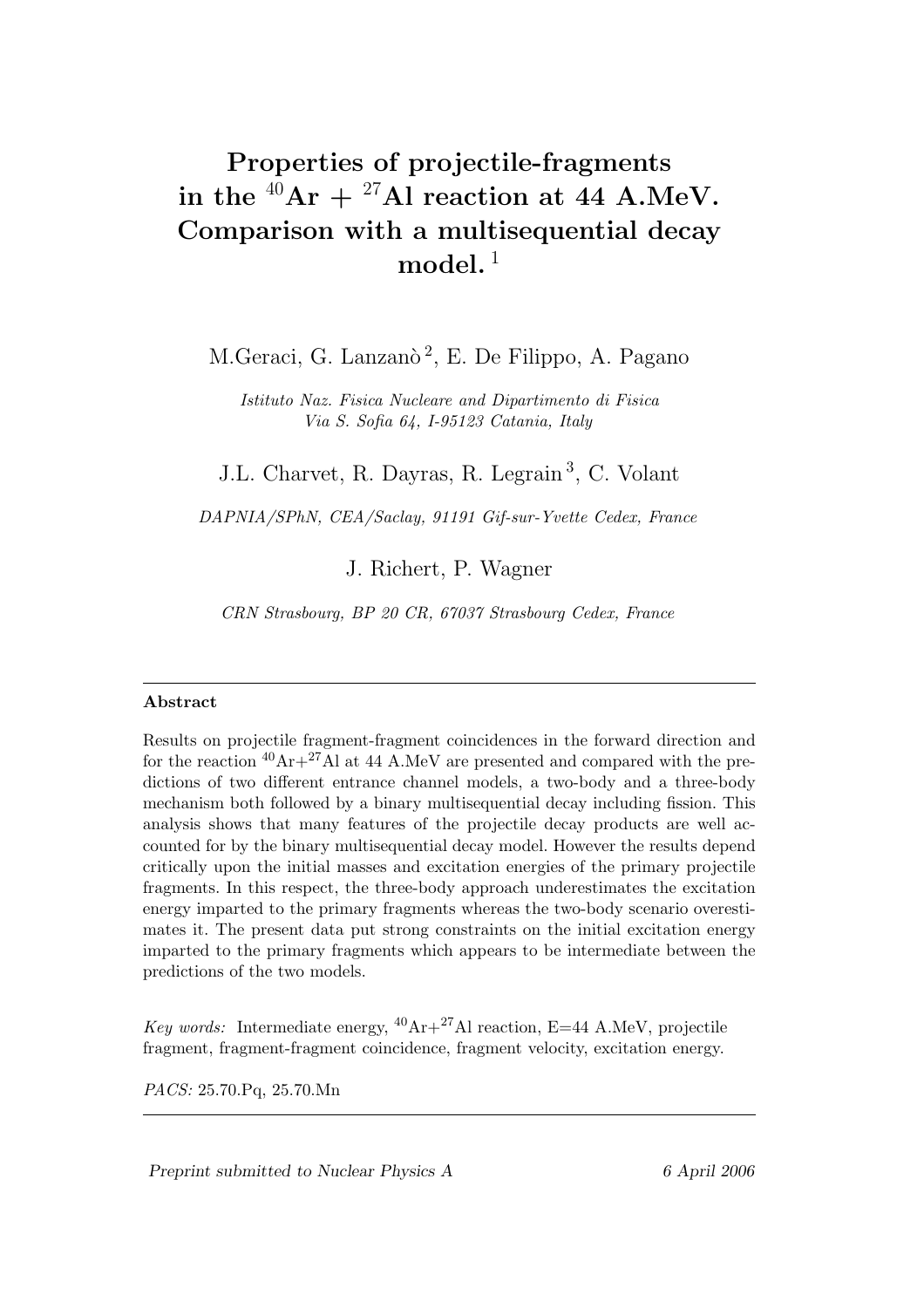#### 1 Introduction

In a previous paper [1] we have stressed the fact that, in general, the study of light particles and light fragments emitted in heavy ion nuclear reactions can give some insight on the involved reaction mechanisms. In that paper we have shown part of the results relative to the  ${}^{40}\text{Ar}+{}^{27}\text{Al}$  reaction at 44 A.MeV concerning the emission of light particles in coincidence with projectile-like fragments (PLFs). The main conclusion of the paper was that the light-particle velocity spectra measured in an extended angular range from 1.5° to 172° can be well accounted for by assuming three emitting sources, one with a velocity close to the beam velocity, an other one with a velocity close to the target velocity, and a third one with a velocity intermediate between them. While the first two sources can be considered as thermalized, the third intermediate source which is located in the overlap zone of the two colliding nuclei is considered as the origin of "pre-equilibrium" or, more generally, "non-equilibrium" particles, having an "apparent" temperature around 15 MeV. The importance of this intermediate source is not negligible at all, its intensity being comparable to the two other ones. These findings have several consequences. On one hand the production of "hot" equilibrated nuclei in this intermediate energy regime is highly questionable, as a great amount of excitation energy is transferred to the intermediate source, allowing the production of light particles and intermediate mass fragments. On the other hand the vicinity in phase space of the intermediate source with respect to the two others, could alter the equilibrium properties of the projectile- and target-like fragment sources. These results led to the following reaction scenario [2]. The collision of the two nuclei is primarily the source of a highly perturbed zone of nuclear matter, from which particles and clusters of intermediate velocity escape. The parts of the projectile and of the target that are spatially less involved in this overlap zone, leave this zone with quite low excitation energy, bringing memory of the entrance reaction channel. They de-excite by emission of light particles and/or fragments with velocity close to those of the projectile and of the target respectively. Later, a coincidence experiment [3] between projectile-like and target-like (TLF) fragments using the same reaction  $(^{40}\text{Ar}+^{27}\text{Al}$  reaction at 44 A.MeV) showed a strong correlation between PLFs in the forward direction and TLFs detected in a wide angular range up to 90◦ . Both a three-body abrasion-ablation mechanism (low excitation energy in the primary PLFs and TLFs) or a simple two-body mechanism like the so-called "deep inelastic" collisions (high excitation energy in the primary projectile and target nuclei) were able to account rather well for the experimental results. This ambiguity,

 $Email$   $address:$   $lanzano@ct.infn.it$   $(G.$   $Lanzanò).$ 

<sup>1</sup> Experiment performed at GANIL.

<sup>2</sup> Corresponding author.

<sup>3</sup> deceased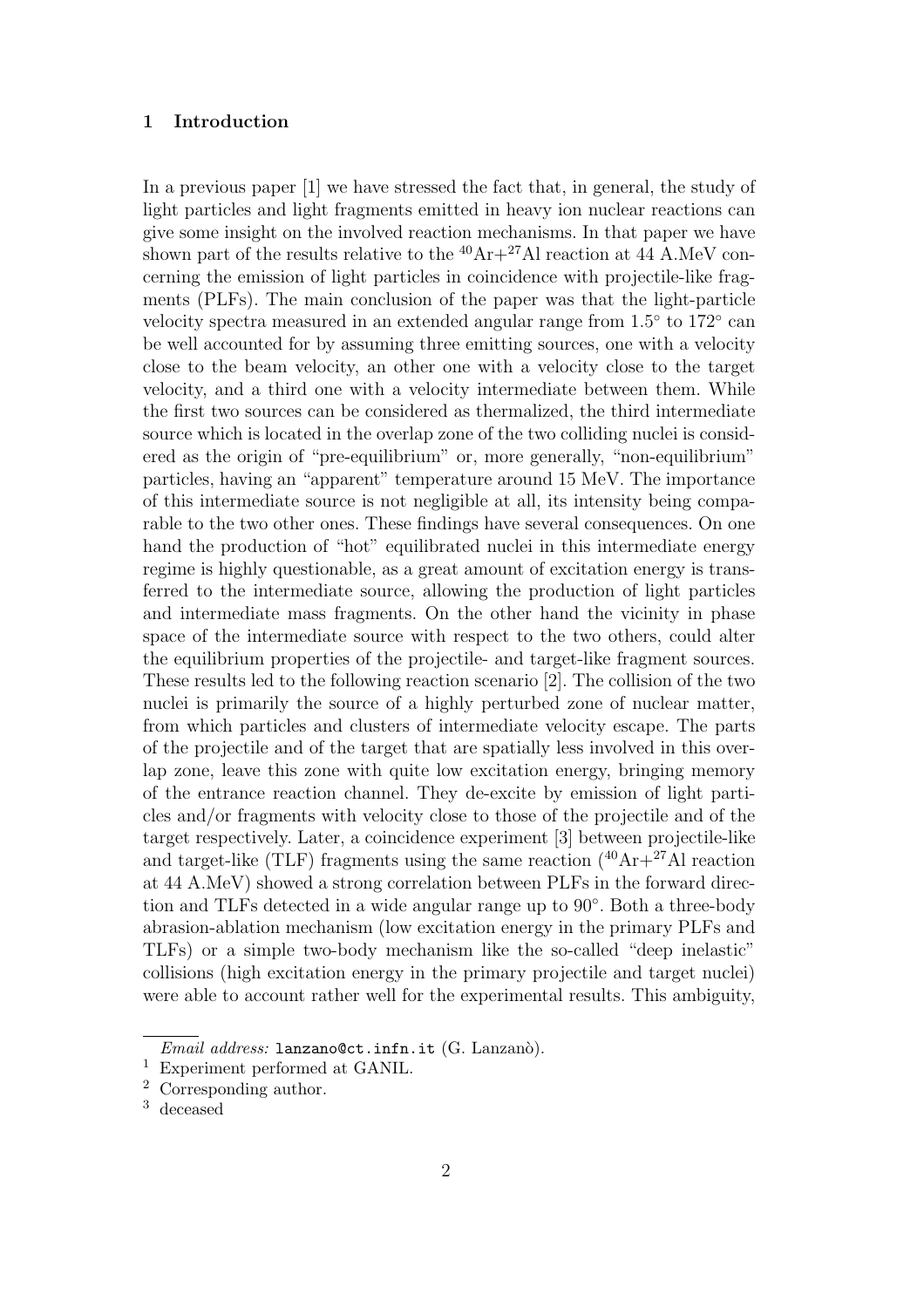already noticed  $[4]$ , finds its origin in the fact that different primary mass distributions associated to the proper excitation energy yield the same final mass product distributions. Thus the only way to distinguish between the different entrance channel models is through an experimental determination of the primary fragment mass and excitation energy distributions.

In this paper we want to add further information on the reaction mechanism involved in the  $^{40}Ar+^{27}Al$  reaction at 44 A.MeV, studying the emission of the "fragments" accompanying PLFs in the forward direction. These primary "pieces" of nuclei can be highly excited, giving rise to further, more complex scenario of the fragmentation process. At these intermediate and higher energies, it has become widespread, although quite arbitrary, to divide the nuclear reaction products in light particles  $(Z<3)$ , intermediate mass fragments (IMFs,  $2 < Z < x$ , where x is not well defined and depends on the studied system) and projectile-like or target-like fragments (PLFs or TLFs) with masses close to the projectile or the target mass respectively. This "nomenclature" often hides one or more reaction processes responsible (or supposed responsible) of the nuclear reaction products. In the present case, inclusive measurements [2] evidenced an excessive production of light ions centered at  $Z=6$ , with velocity close to the beam velocity (for simplicity we shall call in the following "light ions" the ions with charge  $2 < Z < 10$ ). While a simple abrasion-ablation mechanism could account for the properties of PLFs close to the mass of the projectile, it failed in the prediction of the abnormal abundance of PLFs with charge around Z=6.

In the following we shall try to give more insight on the excitation energy imparted to the primary projectile fragments and their de-excitation properties, studying all the emitted charged nuclear products essentially in the forward direction, where the projectile aspects are most prominent with respect to the other two sources. PLF-PLF coincidences will be considered and compared with the predictions of a multisequential decay mechanism [5,6]. We first describe shortly the experimental lay-out (section 2) and present the bulk of the experimental results in section 3, giving particular emphasis to projectile fragments with  $Z>2$ . In section 4 we describe the ingredients of the binary multisequential de-excitation model, applied to a two-body and a three-body reaction mechanisms. The comparison between theoretical predictions and the experimental results is made in section 5. Finally section 6 is devoted to the discussion and conclusions.

# 2 Experimental layout

The experiment has been performed at GANIL, by bombarding a 200  $\mu$ g/cm<sup>2</sup> thick self-supporting <sup>27</sup>Al target with a 44 A.MeV <sup>40</sup>Ar pulsed beam. Details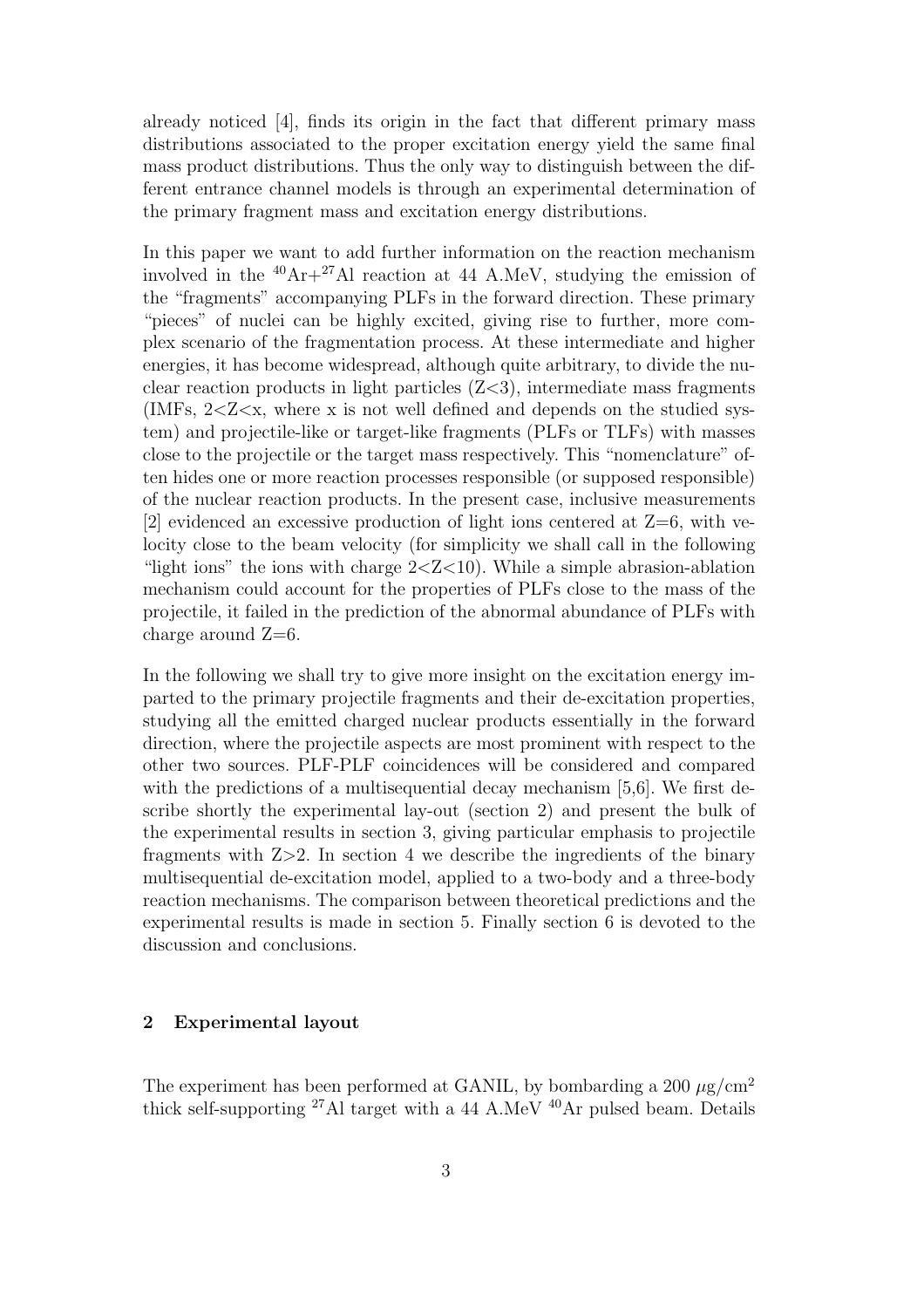on the experimental apparatus, the ARGOS multidetector, can be found in [1]. Shortly, the nuclear products were detected and charge identified from  $Z=1$ up to Z=20 in a forward wall, centered at 0◦ around the beam and constituted by 60, 700  $\mu$ m thick plastic - BaF<sub>2</sub> phoswiches read by photomultipliers. Their angular range extended from  $1.5^{\circ} \pm 0.75^{\circ}$  up to  $6^{\circ} \pm 0.75^{\circ}$ . Each BaF<sub>2</sub> crystal had a hexagonal surface of  $25 \text{ cm}^2$  and were 10 cm thick, stopping 200 MeV protons. Some additional phoswiches were positioned also in the horizontal plane from 10° to 150°. While the identification of light particles was possible in the entire angular range, the identification of  $Z\geq 3$  particles was limited to the forward wall. Concerning the electronics, the signal from each photomultiplier was gated by the cyclotrons radio-frequency unit to get a timing signal which opened two gates. A narrow 30 ns wide gate and a 300 ns wide gate were used to integrate the photomultiplier signals to yield the fast and slow components respectively. The identification of charged nuclear products was achieved by making bidimensional contour-plots like those reported in Fig. 1 where the amplitude of the fast component is reported either as a function of the amplitude of the slow component (Fig. 1a) or as a function of the time of flight (Fig. 1b). For fragments with charge from  $Z=3$  up to  $Z=20$ , charge identification within one unit is achieved in the fast-slow component bidimensional plot. An isotopic separation of  $Z=1$  and  $Z=2$  particles is obtained by using jointly the two plots. Due to the plastic thickness, an energy threshold is introduced in the fragment identification, increasing with the fragment charge, typically  $\approx$ 15 A.MeV and  $\approx$ 21 A.MeV for Oxygen and Sulfur ions respectively. However, this threshold hardly affects the fragment velocity spectra in the forward direction and for velocities close to the beam velocity. The locus of the ions stopping in the plastic is indicated by PL in Fig. 1a. The particle velocity was deduced from their time of flight.

# 3 Experimental results

As in the following we shall compare the predictions of a multisequential decay model with either inclusive or exclusive data from Ref.[1,2] and in particular with new data coming from the forward wall (present experiment), in this section we want to justify the choice of this model by giving an overview of the PLF properties, as seen in the forward wall.

#### 3.1 Single data

Firstly we show in Fig. 2, the evolution with increasing angle (from  $1.5^{\circ}$  to 6 ◦ ), of the PLF cross-section as a function of the fragment charge, from Z=1 to Z=20. We observe a rapid decrease (see also [2]) with the laboratory angle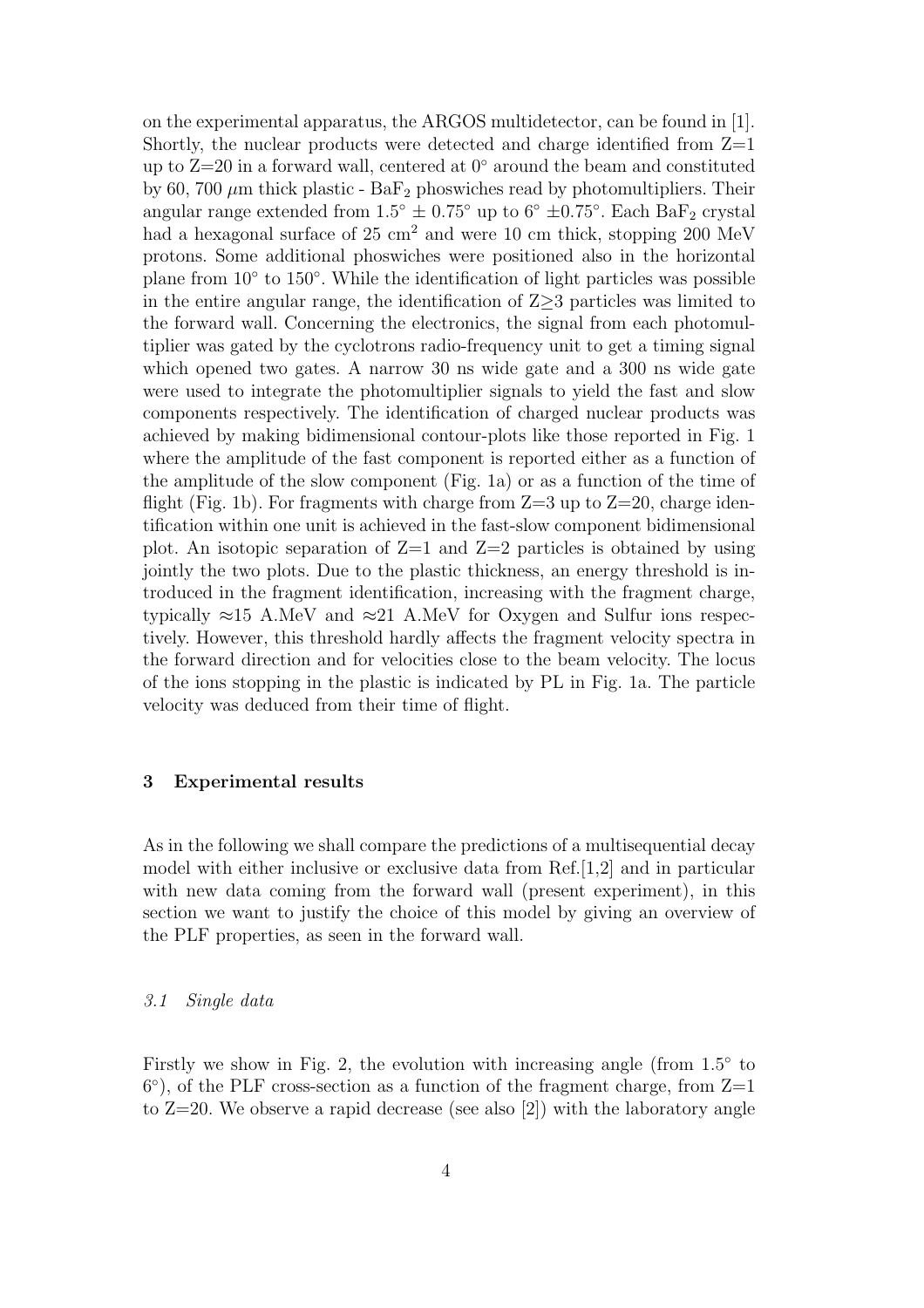of the production cross-section of those fragments with a charge close to the projectile one. This decrease is much smaller for the light ion region around  $Z=6$ , and is not present for light particles,  $Z<3$ . Ions with charge exceeding the charge of the projectile are also observed since reactions with exchange of a few nucleons between target and projectile are still important [8] at these high energies. For the light particle yield  $(Z<2)$  and for  $Z=3$  fragments, we have considered only the component with velocity close to the projectile velocity. In order to obtain this component, we have performed a three-source analysis of the velocity spectra as a function of the laboratory angle, as in Ref.[1], but disregarding the coincident fragment on the wall. For Z=3 particles this analysis is less accurate, because of the limited angular range examined and the fact that the fragments are not resolved in mass. For  $Z \geq 4$  PLFs the whole velocity spectrum (see below and Fig. 4) has been integrated in order to get the cross-sections reported in Fig. 2. The angle integrated PLF production cross-section is reported in Fig. 3 as a function of the PLF charge. Given our limited PLF angular distribution on the wall, from 1.5° to 6°, for larger angle, we have taken into account the absolute inclusive values measured for the same reaction in Ref. [2]. As the angular distributions are steeper for PLFs with charge close to the projectile charge and flatter for light ions, these corrections become more important as the PLF charge decreases. Note the overproduction of light ions around  $Z=6$ , probably due to a binary break-up of excited primary projectile-fragments.

Fig. 4 shows the velocity spectra for some selected ions from  $Z=5$  up to  $Z=17$ detected in the forward wall, at 3◦ . While the maximum of these spectra corresponds always to a velocity very close to the beam velocity (8.9 cm/ns), their width, starting from  $Z=18$ , is increasing as the fragment charge decreases. Furthermore they present a characteristic tail towards low energy [2]. Highly dissipative deep inelastic transfer reactions have been invoked to explain the particular shape of these velocity spectra [9]. To fix in a quantitative way the features of these spectra, we have fitted the high velocity side with gaussian functions starting at a low velocity corresponding to  $\approx 80\text{-}90\%$  of the maximum yield. For fragments detected at 3<sup>°</sup>, the velocity corresponding to the maximum of the gaussian fit and its width (standard deviation) are reported in Fig. 5, respectively as full points and bars, as a function of the fragment charge. A typical S-shaped behaviour of the ion velocity as a function of the ion charge is observed. This velocity reaches a maximum value at the Z of the projectile. Fragments with  $Z>18$ , result from the pick-up of few nucleons from the target, leading to a slowing down of the projectile  $[8]$ . For  $Z<18$ , a minimum is reached in the region of light ions, around  $Z=7$ , and then the velocity increases again for lighter ions. We note, however, that this velocity is always very close to the beam velocity, between 8.3 and 8.7 cm/ns (this has been checked for all the detectors in the wall). The variance of the gaussian fits to the high velocity side of the velocity spectra, increases monotonously as one moves away from the projectile.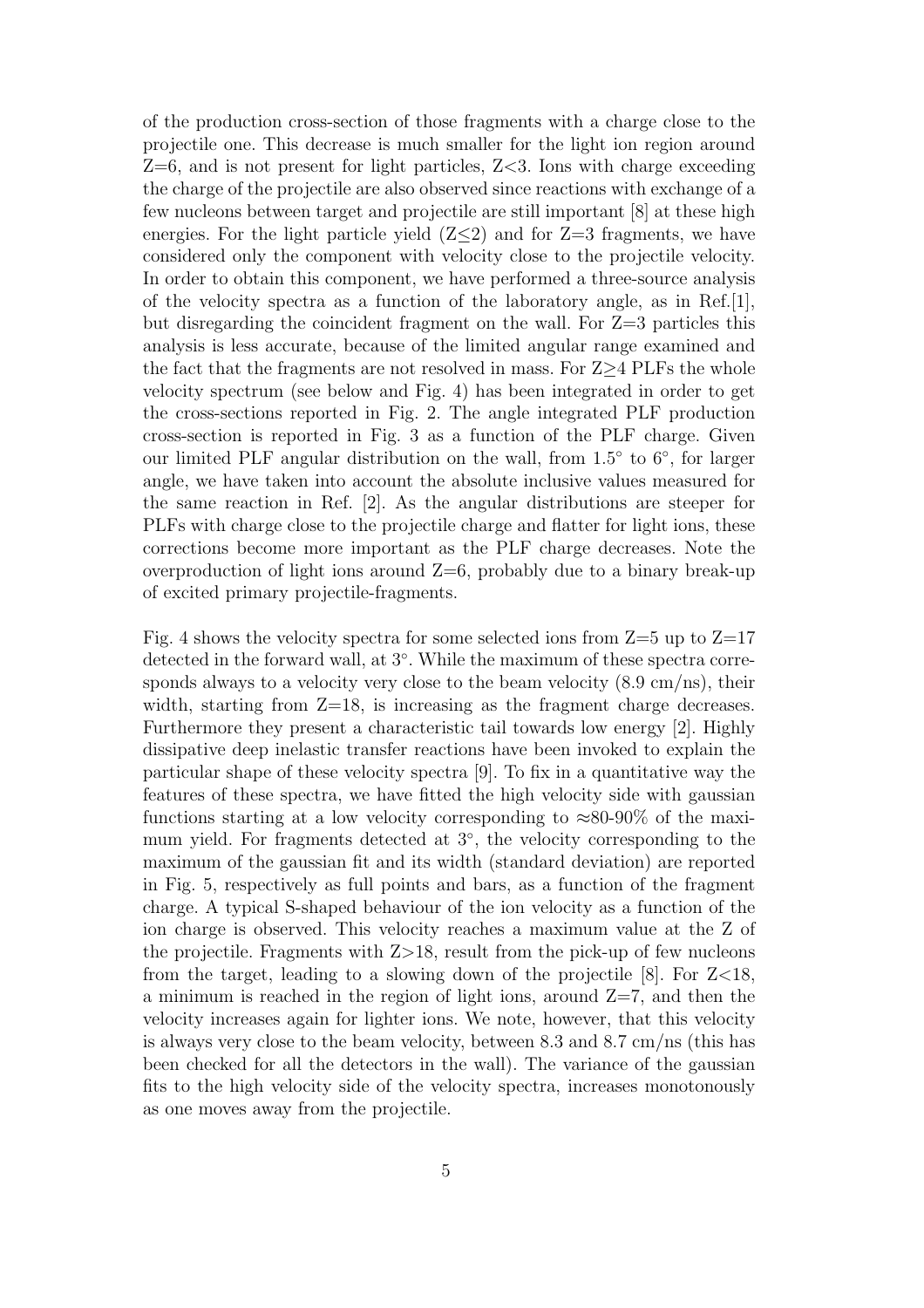The experimental fragment-fragment charge correlation is displayed in the bidimensional plot of Fig. 6, starting from  $Z=3$ . For reason of clarity  $Z=1$ and Z=2 particles have not been included in the plot. They constitute the most important part of the projectile fragments, and their study as a function of the coincident heavy fragment in the wall has been carried out previously [1]. Light particle correlation studies can also give insight on the emission time sequence [10]. Two features stand out from Fig. 6: a maximum in the zone of light fragments, centered around  $Z_1=Z_2=6$  and a population of events close and along the line  $Z_1 + Z_2 = 18$ . This experimental observation gives first evidence for the presence in this reaction of break-up or fission processes of the projectile and/or primary projectile fragments, and accounts for the excess of light ions observed in [2] and in the present experiment. Furthermore, there is evidence that light ions can be produced in well-defined unbound excited states, allowing for subsequent break-up and production of lighter ion and/or light particles. As an example, we show here that the most abundant light ion observed in this reaction, i.e. carbon, is also produced in some unbound excited states, well known from low-energy nuclear reactions.

We start from the experimental evidence that a huge quantity of  $\alpha$ -particles  $(\approx 10\%$  of the α-particles detected on the wall) are well correlated to form <sup>8</sup>Be, either in its ground or excited states. Without going into details (see [10] and references therein), the experimental correlation function is constructed by dividing the coincidence yield by the yield of uncorrelated events. Fig. 7a shows this correlation function for 2  $\alpha$ -particles detected in the wall, as a function of their relative momentum. The peaks corresponding to the ground state and to the broad first excited level of the <sup>8</sup>Be at 3.04 MeV are indicated. The peak at  $\approx$ 45 MeV/c is generally attributed to the neutron unstable level of <sup>9</sup>Be at 2.43 MeV. We have reconstructed the spatial and kinematic properties of the primary <sup>8</sup>Be ions in its ground-state and then looked for further coincidences between this primary  ${}^{8}$ Be and  $\alpha$ -particles or protons. The correlation function (not divided by the uncorrelated yield) for  ${}^{8}$ Be and  $\alpha$ -particles is shown in Fig. 7b. The well known excited states in  ${}^{12}$ C at 7.65 and 9.64 MeV [11] and other not resolved states at even higher excitation energies are evidenced in Fig. 7b. In a similar way the correlation function between protons and the reconstructed  ${}^{8}$ Be (not shown), leads to the strong peak relative to the  ${}^{9}B$ ground state. Correlations between Li and  $\alpha$ -particles show strong evidence for the population of the  $(9.19+9.27 \text{ MeV})$  and the  $(9.88+10.26+... \text{ MeV})$  excited states [11] in  $^{11}B$  [12].

To summarize these results, the small cone around  $0°$  and covered by our wall is mainly populated by particles and fragments with a velocity very close to the beam velocity. Fragment-fragment coincidence suggests that light ions may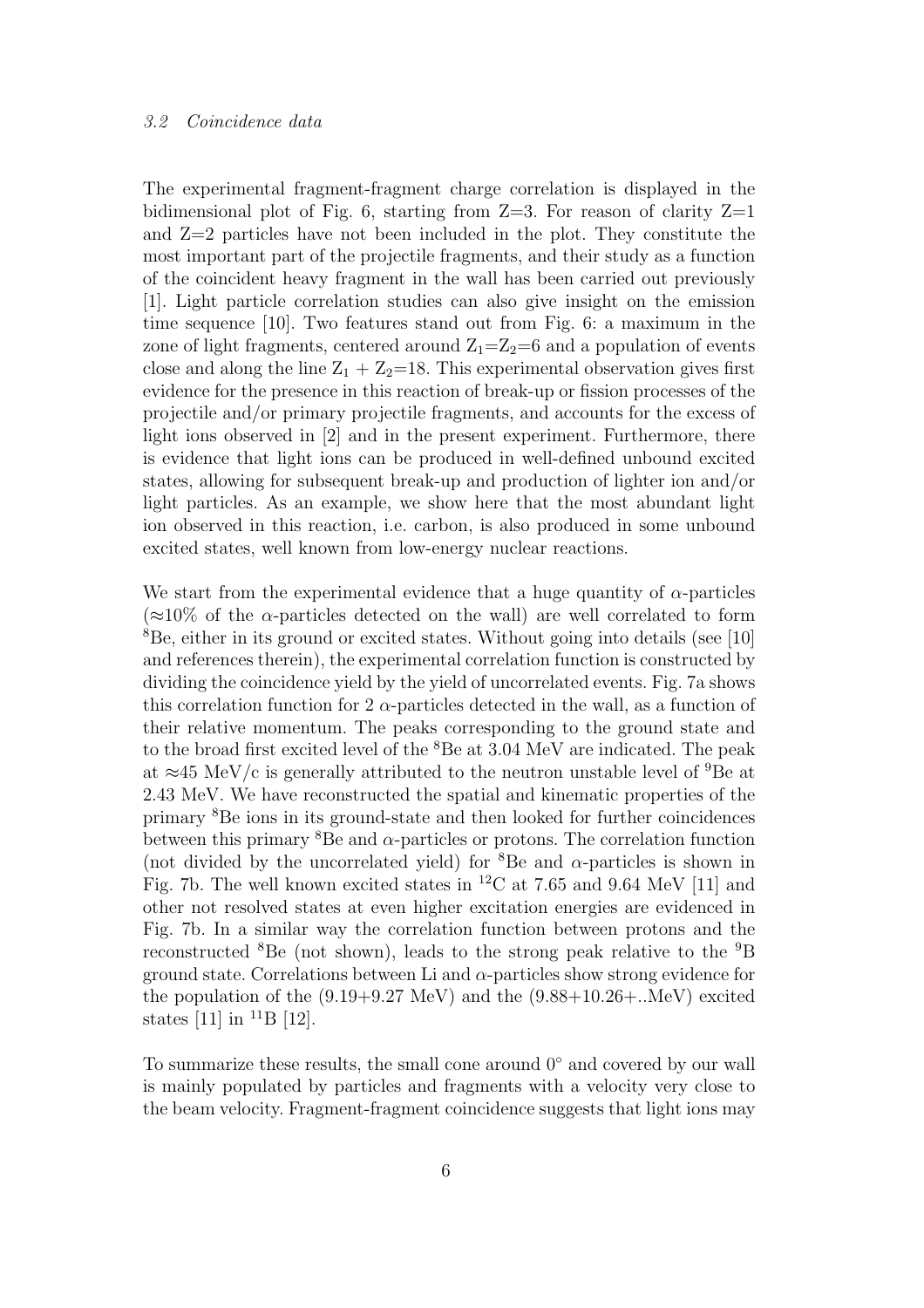have their origin in primary excited fragments that decay by a fission (breakup) process. These light ions are produced either in their ground state or in bound and unbound excited states, these latter can be the source of a huge quantity of well-correlated light particles. For some of them, especially light fragments like  $^{11}B$  and  $^{12}C$ , it is also possible to trace back their emitting levels, starting from the detected coincident particles. However, this is generally not possible, because our apparatus is not sensitive to the fragment mass.

These experimental findings led us to consider a multisequential mechanism, as responsible for the production of the projectile (and target) fragments. The next section will be devoted to the description of two extreme entrance channel models, respectively a two-body and a three-body model, both incorporating the same binary multisequential decay mechanism.

# 4 Description of the models

Starting from the coincidences between projectile fragments and light particles it was found previously (see Fig. 12a) in [1]) that the reconstructed primary PLF charge was close to the projectile charge, showing however a decreasing behaviour as the experimental PLF charge decreased. In other words, the reconstructed primary PLF charge was lying in-between the charge of the projectile (as expected if a pure two-body mechanism was involved) and the charge of a primary PLF obtained with a three-body process, leading to the formation of a fire-ball and a PLF and TLF remnants, in consequence of a geometric abrasion mechanism [2]. After the presentation of the binary multisequential model, we attempt to describe the properties of the decay products of the projectile and target primary fragments under these two extreme assumptions leaving aside any preequilibrium emission.

### 4.1 Multisequential decay model

In the subsequent calculations, we assume that the primary excited fragments are fully equilibrated and can then de-excite by particle or cluster emission or by fissioning, in a chain process, until the available excitation energy is exhausted. The formalism of this multisequential de-excitation process is described extensively in Ref. [5,6].

Briefly, for a given temperature the excited nucleus disassembles in its reference frame. It follows a chain of binary decays, generating at each step two new fragments which themselves may decay in two further fragments [5]. The process is numerically simulated by following the decaying system in space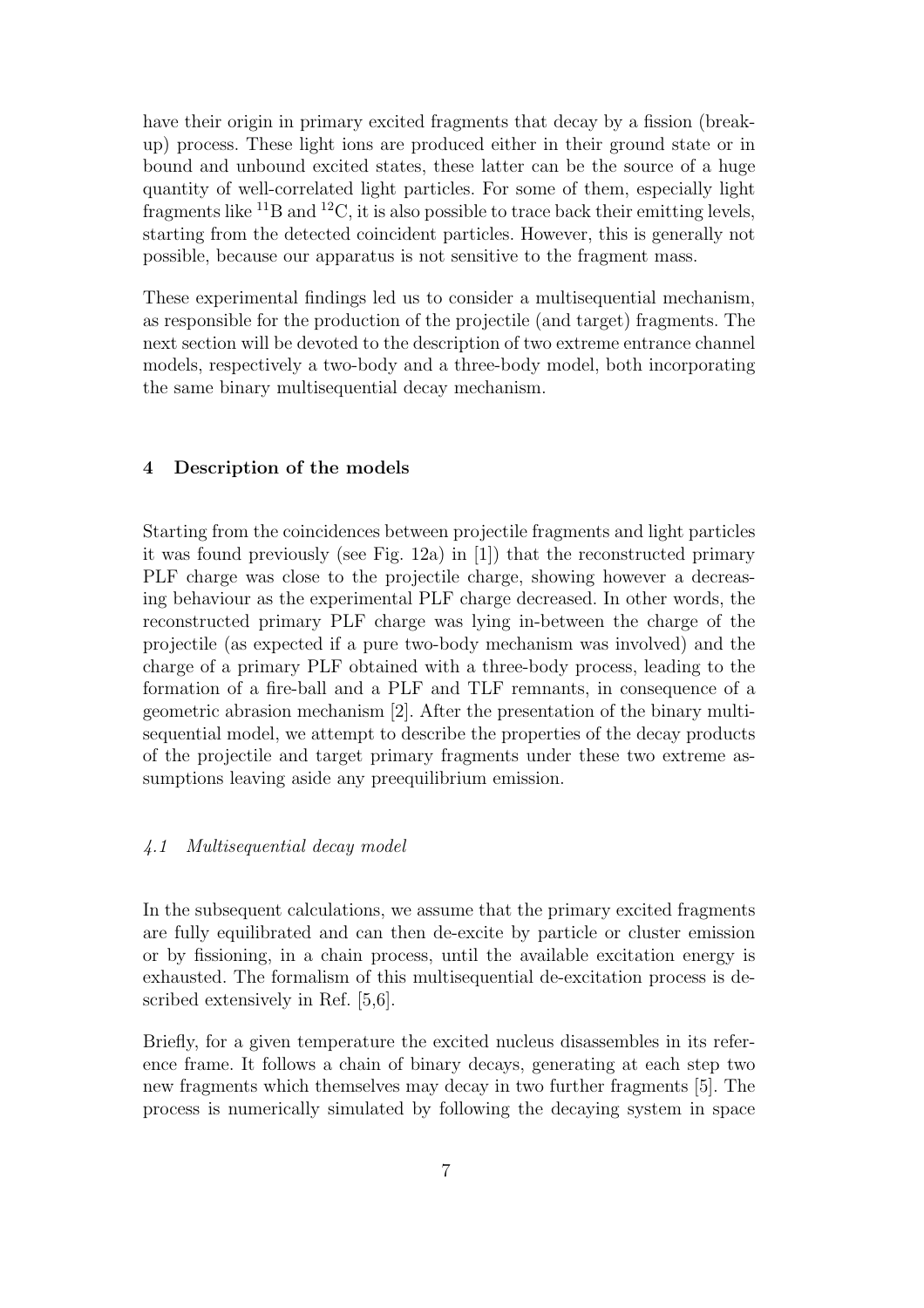under the constraint that the total energy of the system is conserved at each step [6]. The decay stops when the excitation energy is lower than the smallest emission threshold.

The essential ingredients which govern the disassembly are the binary decay rates which fix at each step the probability with which a given two-body decay can occur. These rates are either those which are given by the Weisskopf theory [13] or those given by the approach of Swiatecki [14]. In the first case the rates are essentially determined as the ratio of the energy level densities of the initial and final fragments. In the second case the disassembly is described as a fission-like process.

Both types of calculations have been performed. Slightly better results were obtained with the Swiatecki approach and only the corresponding results will be shown in the following.

### 4.2 The binary reaction hypothesis

For the same reaction, it has been shown previously [3] that PLF-TLF coincidence data could be interpreted as the result of a two-step process: a binary collision between the projectile and the target with a very small net exchange of nucleons leading to primary excited projectile and target nuclei which then decay by particle emission. Within this hypothesis, it was shown that the projectile and target primary fragments share an amount of excitation energy which evolves from equal sharing for peripheral collisions to sharing in the mass ratio (equal temperature) for more central collisions. However as the mass asymmetry is weak, this evolution was not very strong. For the sake of simplicity we will assume here that the masses and atomic numbers of the primary PLFs and TLFs are strictly those of the projectile and of the target and that the excitation energies are shared in the ratio of their mass (equal temperature hypothesis). The primary PLFs and TLFs are assumed in thermal equilibrium at a temperature T, yielding excitation energies  $E_P^* = (A_P/8)T^2$ and  $E_T^* = (A_T/8)T^2$  for the primary PLFs and TLFs respectively. Here  $A_F$  $(E_P^*)$  and  $A_T$   $(E_T^*)$  are the mass (excitation energy) of the projectile and of the target respectively. We have taken  $A/8$  for the level density parameter. For the sake of simplicity, we have supposed that all temperatures are equiprobable from  $T_{min} = 0.5$  MeV up to a value  $T_{max}$  which is left as a free parameter to be determined by a comparison with the experimental data. The minimum value of the temperature  $T_{min} = 0.5$  MeV which corresponds to excitation energies of 0.84 MeV and 1.25 MeV in the target and the projectile respectively has been chosen in order to reject elastic scattering events. Furthermore, we have assumed that the primary PLF deflection angle increases with temperature (the more violent is the collision, the larger is the deflection angle and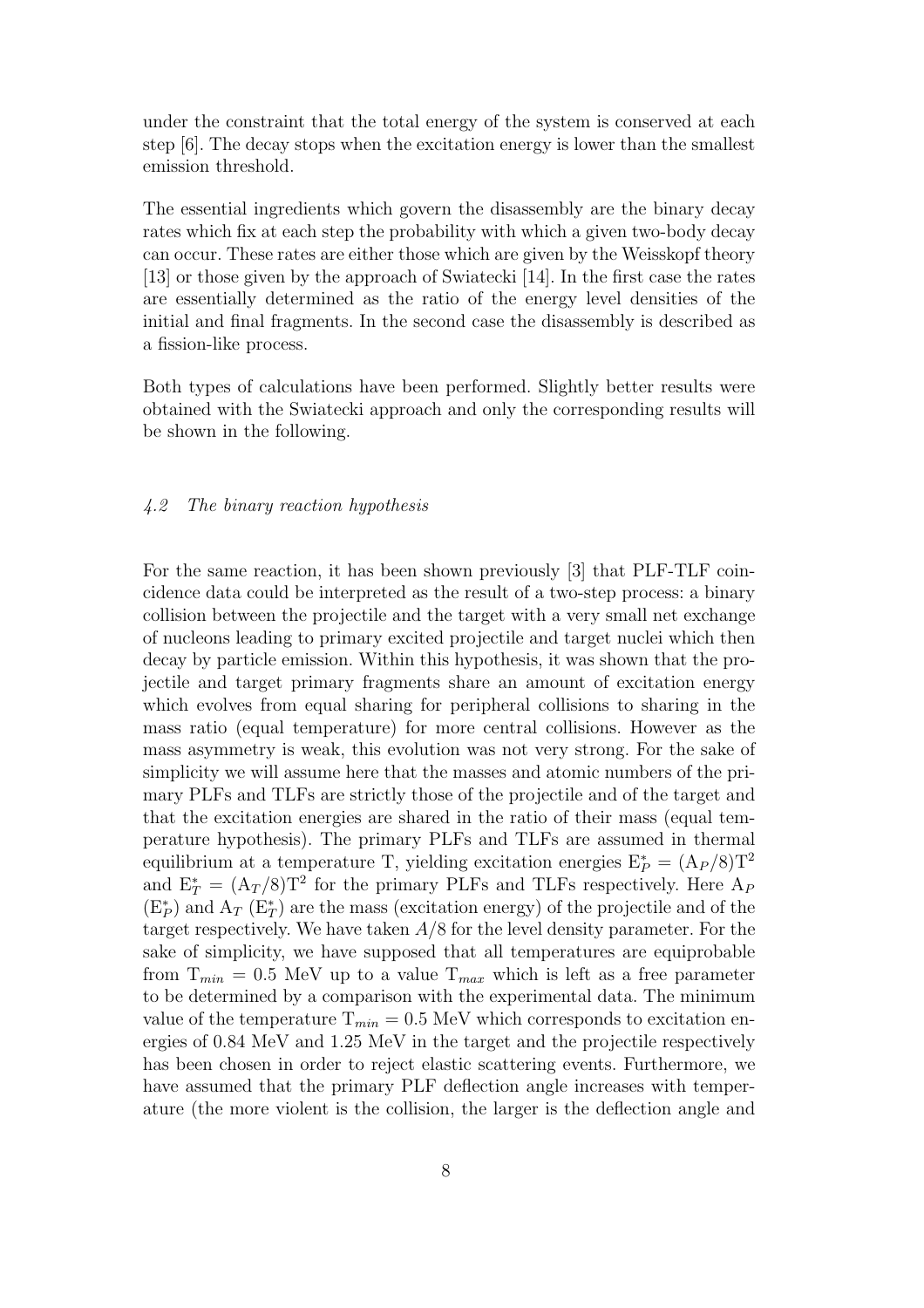the larger is the temperature). For a given temperature T, the projectile angular distribution is taken as  $Y(\theta) \propto exp(-\theta^2/2\sigma^2)$ , with  $\sigma = aT^2$  and a a free parameter to be adjusted by a comparison with the experimental data. Then, for a given temperature which fixes the excitation energy of the system and some diffusion angle of the projectile, a usual two-body kinematics is used to determine the velocity of the excited projectile and the emission angle and the velocity of the excited target.

The value of  $T_{max}$  is obtained by comparing the results of the calculation to the angle-integrated projectile fragment production cross-section of Fig. 3. Indeed, for low-values of  $T_{max} \approx 3.4 \text{ MeV}$ , the calculation, as expected, gives a U-shape distribution, with a low branch corresponding to light particles whereas the high branch is associated to projectile fragments with charge very close to the projectile charge, with a pronounced minimum near Z=9 fragments. On the contrary, for  $T_{max} \approx 9{\text -}10$  MeV the yield of light particles and light fragments is overpredicted with respect to the yield of PLFs with charge close to the projectile charge. The best agreement between experimental and calculated distributions is obtained for  $T_{max} = 7.1$  MeV, as shown by the full line in Fig. 3. This value is somewhat lower than the limiting value  $T_{lim} \approx 9 \text{ MeV}$ which is the energy available in the CM system. The use of a more realistic temperature distribution, like for instance a triangular distribution (obtained by weighting with the impact parameter) does not significantly improve the agreement between the calculations and the experimental data.

Once the value of  $T_{max}$  = 7.1 MeV has been fixed, we have adopted a similar method to determine the parameter a of the primary PLF angular distributions. This parameter has been varied from 0.016 to 0.34 MeV<sup>−</sup><sup>2</sup> . Low values of a tend to overpredict the PLF production at the most forward angles of  $1.5^{\circ}$ , and to underpredict their production at  $6°$ . For each value of  $a$ , the results of the calculation have been compared simultaneously to the PLF distributions at all angles from 1.5◦ , to 6◦ . The best agreement has been obtained for  $a=0.254 \text{ MeV}^{-2}$ , as shown by the full lines in Fig. 2.

Once  $T_{max}$  and a are fixed, the calculations proceed as it follows. For each event, a value of the temperature T is chosen at random between 0.5 MeV and  $T_{max}$ . The azimuthal angle  $\phi$  of the projectile is taken at random between  $0^{\circ}$  and 360° whereas its deflection angle  $\theta$  is drawn from the distribution  $Y(\theta)$ . For each event the whole de-excitation process is followed for both the excited projectile and target nuclei. Finally the total number of events has been normalized to the total reaction cross-section estimated to be  $\sigma_R=2.4$ barns according to Ref. [15].

To summarize, the present two-body approach relies on two strong hypotheses: i)the projectile and the target are excited in binary encounters with no net mass exchange. ii)all the dissipated energy is converted into excitation of the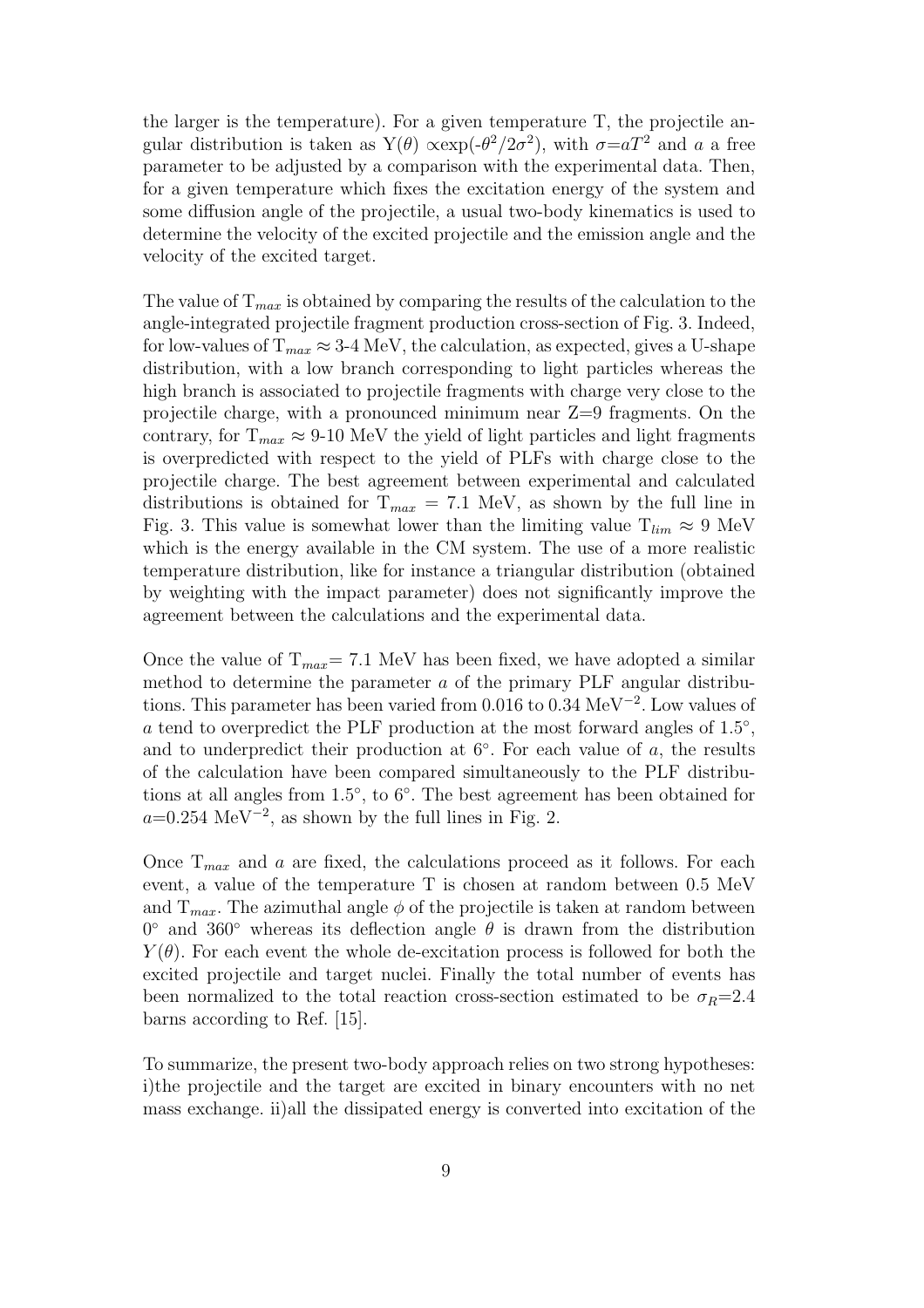projectile and of the target according to their mass (thermal equilibrium). It is clear that a full description of the experimental data is out of the scope of the model. Indeed about 1/3 of the light particles emitted out of equilibrium [1] are not taken into account. However, a detailed comparison with the data may give information to what extent the above hypothesis are violated.

#### 4.3 Three-body model

In this model, see Ref. [2], three bodies are supposed emerging from the reaction after an abrasion mechanism. Most of the excitation energy is concentrated in the so-called "fire-ball" (FB), that is formed in the geometric overlap zone between the projectile and the target. Hence, less excitation energy than in the previous model is deposited in the projectile and target primary fragments. The primary projectile fragments are assumed to have gaussian angular distributions, centered at 0<sup>°</sup>, of the form  $Y(\theta) \propto \exp(-\theta^2/2\sigma^2)$ , with  $\sigma$  parameterized, following Goldhaber [16], as:  $\sigma = \sigma_0 \sqrt{(A_{PF}(A_P - A_{PF})/(A_P - 1)})$ . Here  $A_{PF}$  stands for the primary PLF mass. The parameter  $\sigma_0$  has been adjusted to reproduce the experimental projectile fragment angular distributions,  $\sigma_0 = 2.6^\circ$ . The deflection angle for the target fragment is obtained by imposing energy and momentum conservation to the three bodies (PLF, TLF and FB) [2]. For each impact parameter, the three primary fragment masses, velocities and excitation energies are obtained by the program ABRADE in its pure geometrical version. Indeed, in Ref. [2] the geometrical abrasion model has been modified, by adjusting the separation energies, in order to better reproduce the correlation between the measured fragment masses and their velocities. This reduction of the separation energies results in a decrease of the already low excitation energies imparted to the spectators. These considerations led us to stick to the purely geometrical version of the model. The projectile and target fragment charges are obtained by supposing that the initial projectile and target proton to neutron ratios are kept by the respective primary fragments. As for the two-body mechanism, the multisequential model is then applied to the primary fragments, until they cannot anymore de-excite. Here also the total reaction cross-section is used for absolute normalization.

In contrast with the two-body approach here, the primary PLF's and TLF's masses decrease strongly with the impact parameter whereas their excitation energies (which increase as the impact parameter decreases) are small. Thus they emit few light particles and almost no fragments. Most of the energy is dissipated in the overlap zone which is an abundant source of high energy light particles and fragments.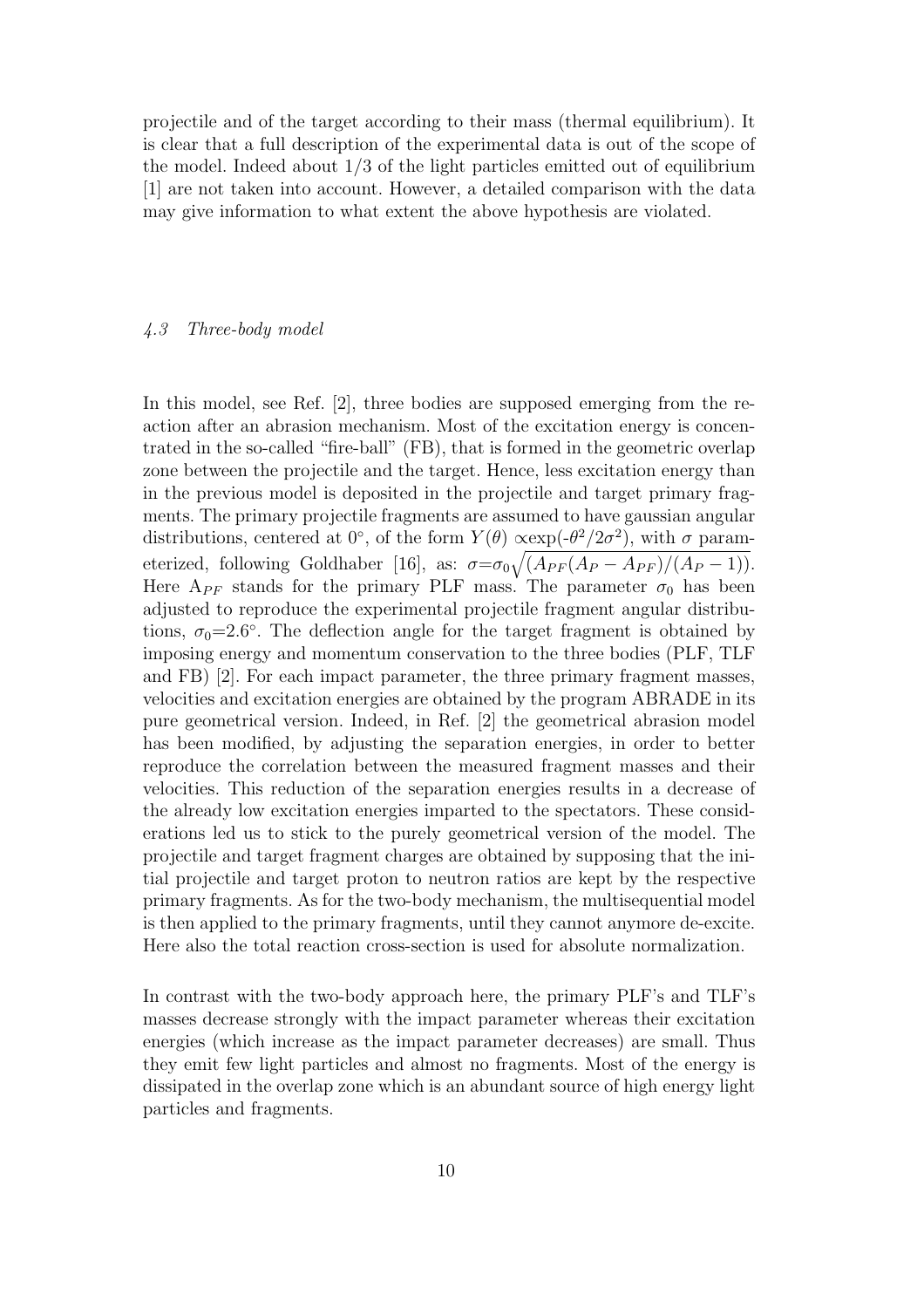#### 5 Results

Before comparing the predictions of the models with the experimental results, some general features of the two-body binary multisequential decay model are presented.

#### 5.1 General results of the binary multisequential decay calculations

In this sub-section some general predictions of the multisequential decay model are presented that cannot be compared directly with our experimental data, concerning, for instance, the "event structure", the event multiplicity and its relation with the initial temperature.

Fig. 8a shows the multiplicity distributions  $M_{tot}$  and  $M_{cp}$  respectively including (dashed line histogram) or excluding (full line histogram) neutrons. For the  $M_{tot}$  distribution, the M=1 events correspond to very peripheral collisions in which the  $^{40}Ar$  projectile remains in its ground state or is excited below its particle emission threshold and thus decays only by  $\gamma$ -ray emission. The M=2 channel is dominated by one neutron emission. The  $M_{tot}$  distribution extends up to  $M=18$ , whereas the  $M_{cp}$  distribution reaches only  $M=12$ , showing the importance of neutron emission.

When  $M_{tot}$  becomes equal or greater than 9, a certain number of events are composed only of light charge particles Z≤2 and neutrons and are of the same nature as the vaporization events seen in the reaction  ${}^{36}Ar+{}^{58}Ni$  and reported in Ref. [17]. The cross section for these events reaches 4.7 mb representing roughly 2.10<sup>−</sup><sup>3</sup> of the reaction cross-section. This value is much higher than the one found in [17]. But it has to be noted that in this last case, the cross sections were given for the vaporization of the whole system (projectile+target). According to the calculation vaporization occurs when the initial temperature exceeds 6.7 MeV.

Fig. 8b shows the evolution of the average temperature  $\langle T \rangle$  of the projectile as a function of the total multiplicity  $M_{tot}$  (full circles) and of the total charged particle multiplicity  $M_{cp}$  (open circles). At low multiplicities  $(M_{tot}$  or  $M_{cp})$ , the average temperature  $\langle T \rangle$  increases almost linearly with the multiplicity up to  $\langle T \rangle \simeq 6$  MeV at which point  $\langle T \rangle$  starts to saturate to reach the limiting value of  $\simeq 7$  MeV close to  $T_{max}$ . For a given average temperature in the projectile, the offset between the  $M_{tot}$  curve and the  $M_{cp}$  curve is just the number of emitted neutrons. This number increases progressively with temperature from  $\simeq 1$  at  $\langle T \rangle = 1$  MeV to  $\simeq 6$  for  $\langle T \rangle = 6$  MeV.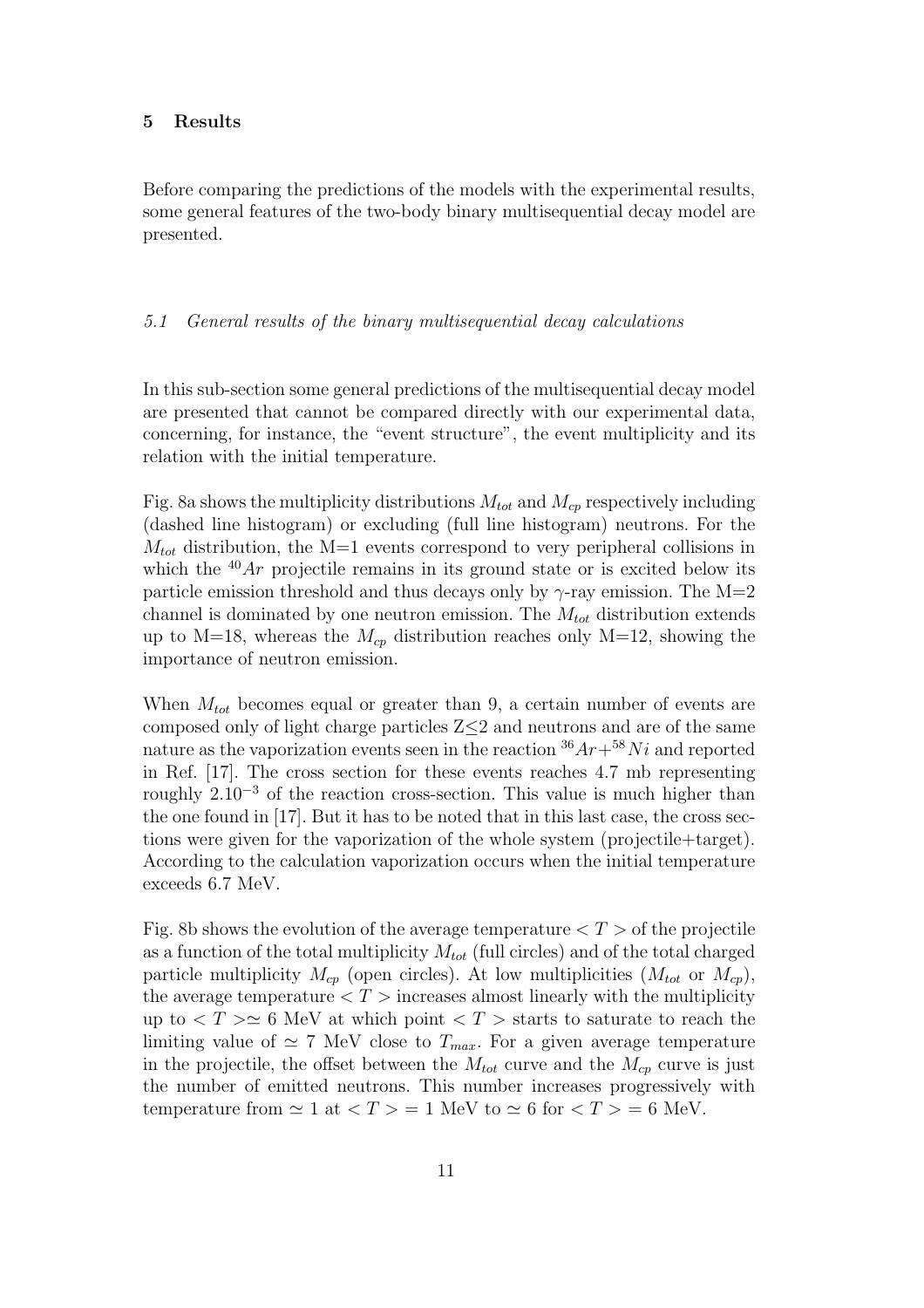In this section the predictions of the binary multisequential decay model assuming either a 2-body or a 3-body primary process are compared to the experimental data.

The predicted PLF charge distributions as a function of the detection angle from  $1.5^{\circ}$  to  $6.0^{\circ}$  are compared to the experimental data in Fig. 2, whereas the angle integrated charge distributions are presented in Fig. 3. The full lines are obtained in the framework of the 2-body hypothesis whereas the dashed lines are obtained assuming a 3-body process. The two hypotheses yield a reasonable agreement with the data except for light particles  $(n, Z=1 \text{ and } Z=2)$ and to a less extent for the integrated yields of light fragments around  $Z=6$ for which the 3-body process underpredicts the production yield. In the threebody description, the low excitation energies of the primary fragments are compensated in part by the decrease of the primary masses as the impact parameter decreases. Although the final charge distributions are well reproduced down to  $Z \simeq 10$ , the yields of light particles and fragments are underpredicted signaling insufficient excitation energies in the primary fragments. Whatever the primary process, the multisequential decay model predicts the emission of a large quantity of neutrons. For instance, the number of neutrons emitted at  $1.5^\circ$ , overcomes by almost a factor of ten the number of particles with  $Z=1$ or Z=2 emitted at the same angle. This overwhelming neutron emission, has been observed experimentally [1]. Probably it is due to the particular nature of the projectile, a neutron-rich nucleus.

The PLF velocity spectra (hatched histograms) calculated at a laboratory angle  $\theta_{Lab}=3^{\circ}$ , from Z=17 down to Z=5, are compared to the experimental ones in Fig. 4 assuming either a 2-body (left panel) process or a three-body (right panel) mechanism. At this very forward angle, when the PLF charge is less than 14 both models predict in addition the production of a low velocity TLF fragment. The high velocity part of the spectra, see also Fig. 5, is well reproduced by the two-body model. As far as the three-body calculation is concerned, the overdamping observed when the Z of the PLF's decreases is expected and was noticed previously [2] when using the abrasion model in its purely geometrical form. In order to alleviate this effect, separation energies were allowed to evolve from the liquid drop limit to the abrasion limit in Ref. [2]. One notes also that the calculated spectra are narrower than in the two-body case. This again reflects the lower excitation energy imparted to the primary PLF's in the three body scenario. The low velocity tail observed in the experimental spectra is not reproduced by either model.

Fig. 9 shows the single proton (left panel) and  $\alpha$ -particle (right panel) velocity spectra at different laboratory angles, ranging from 1.5<sup>°</sup> to 172<sup>°</sup>. The present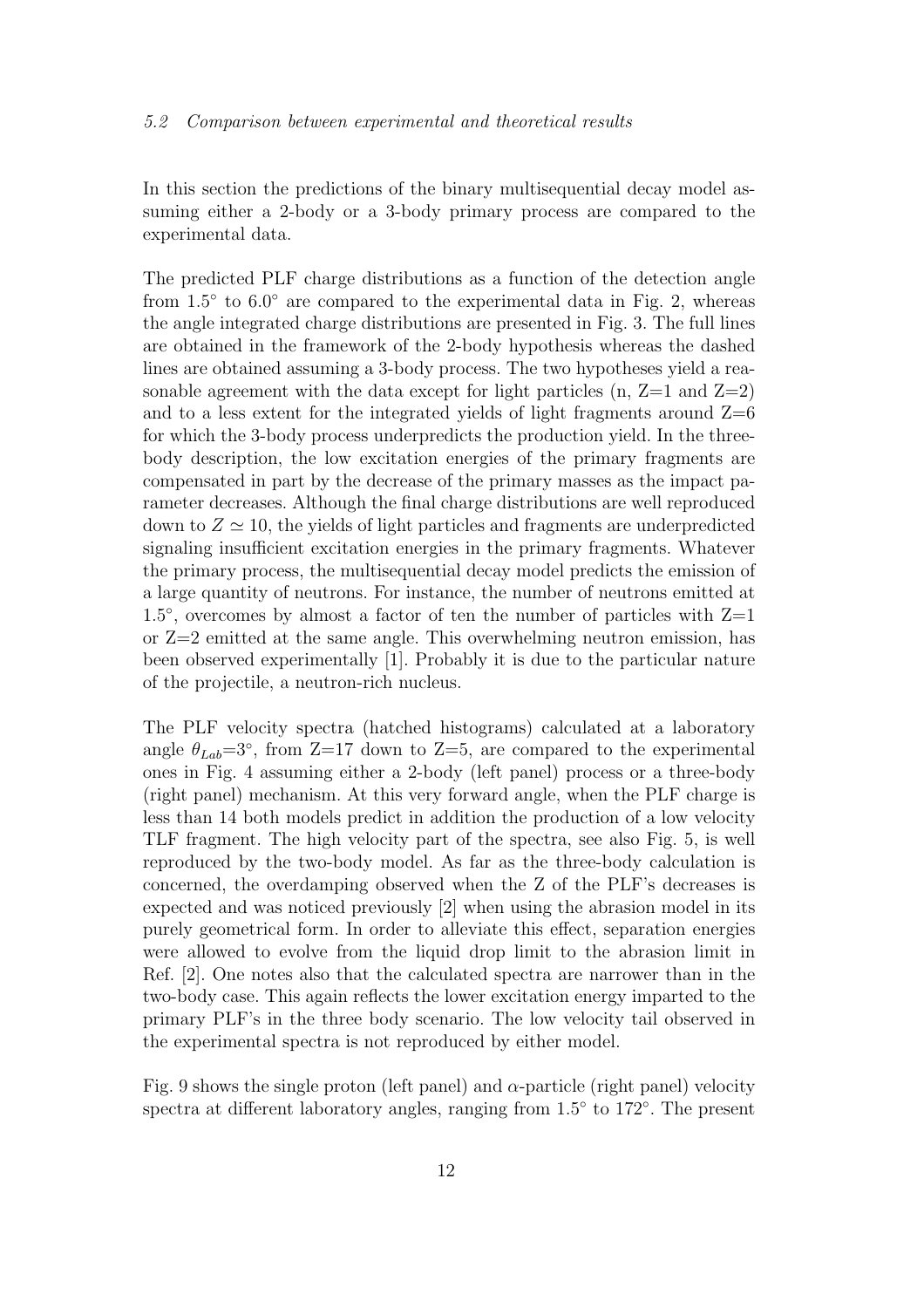data (full circles) were obtained by subtracting the intermediate velocity component from the experimental velocity spectra. The calculated spectra within the two-body scenario taking into account particle emission from the excited projectile and target are indicated by the full line histograms. These spectra are in very good agreement with the experimental ones, in shape as well as in magnitude. For consistency, in the case of the three-body calculations only emissions from the PLFs and TLFs were taken into account. The calculated proton and alpha velocity spectra are shown by the hatched histograms in Fig. 9. Although the general shape of the spectra is well reproduced, the component resulting from PLF emission is too low in energy. This again is due to the overdamping of the PLF's as predicted by the abrasion model. The low yields as compared to the experimental data is a manifestation of the too low excitation energy imparted to the primary fragments.

Fig. 10a compares the calculated isotopic distributions of  $Z = 8$ , 13 and 16 PLFs calculated within the two-body scenario (histograms) to the measured ones at 2.5◦ . Fig. 10b shows the experimental (full circles) and calculated (open circles) average  $\langle A/Z \rangle$  ratios as a function of the Z of the PLFs at the same detection angle. There again, the calculation is in good agreement with the data. We note that the measured  $\langle A/Z \rangle$  ratio is about 0.1 unit lower than the  $A/Z=2.22$  of the projectile. This ratio depends slightly upon the emission angle and the Z of the PLF. The strong dependence of the PLF isotopic distributions from the projectile  $A/Z$  ratio, a sort of "memory effect", has been evidenced in [18]. The standard deviation of the isotopic distributions indicated by the vertical bars in Fig. 10b increases as the PLF charge decreases.This tendency is well reproduced by the calculation. Finally Fig. 10c shows the absolute isotopic distributions for  $Z=1$  and  $Z=2$  particles emitted by the PLFs, integrated over velocity and angle. The agreement between the experimental distributions (full and empty circles) and the calculation (full line and dashed line histograms) is quite satisfactory. That the absolute cross sections are well reproduced is not surprising as the absolute angular charge distributions (Fig. 2) and the absolute fragment charge distributions (Fig. 3) have been used to tune the parameters  $(T_{max}, a)$  of the model. More interesting is the fact that the isotopic distributions are well rendered by the binary multisequential model. Note that the production of <sup>5</sup>He considered stable in the model will not change the present agreement. In particular, both experiment and model show evidence for an equal amount production of protons and  $\alpha$ -particles, for this system and at this incident energy.

In Fig. 11 are presented the fragment charge correlations as calculated with the two-body entrance channel model (Fig. 11a) and the three-body approach (Fig. 11b). They can be compared to the experimental charge correlation presented in Fig. 6. The excess of population observed near  $Z_1 \simeq Z_2 \simeq 6$ is well reproduced by the two-body calculation whereas it is missed by the three-body one. On the other hand, the peaks near  $Z_1 \simeq Z_2 \simeq 3$  and  $Z_1 \simeq 3, 7$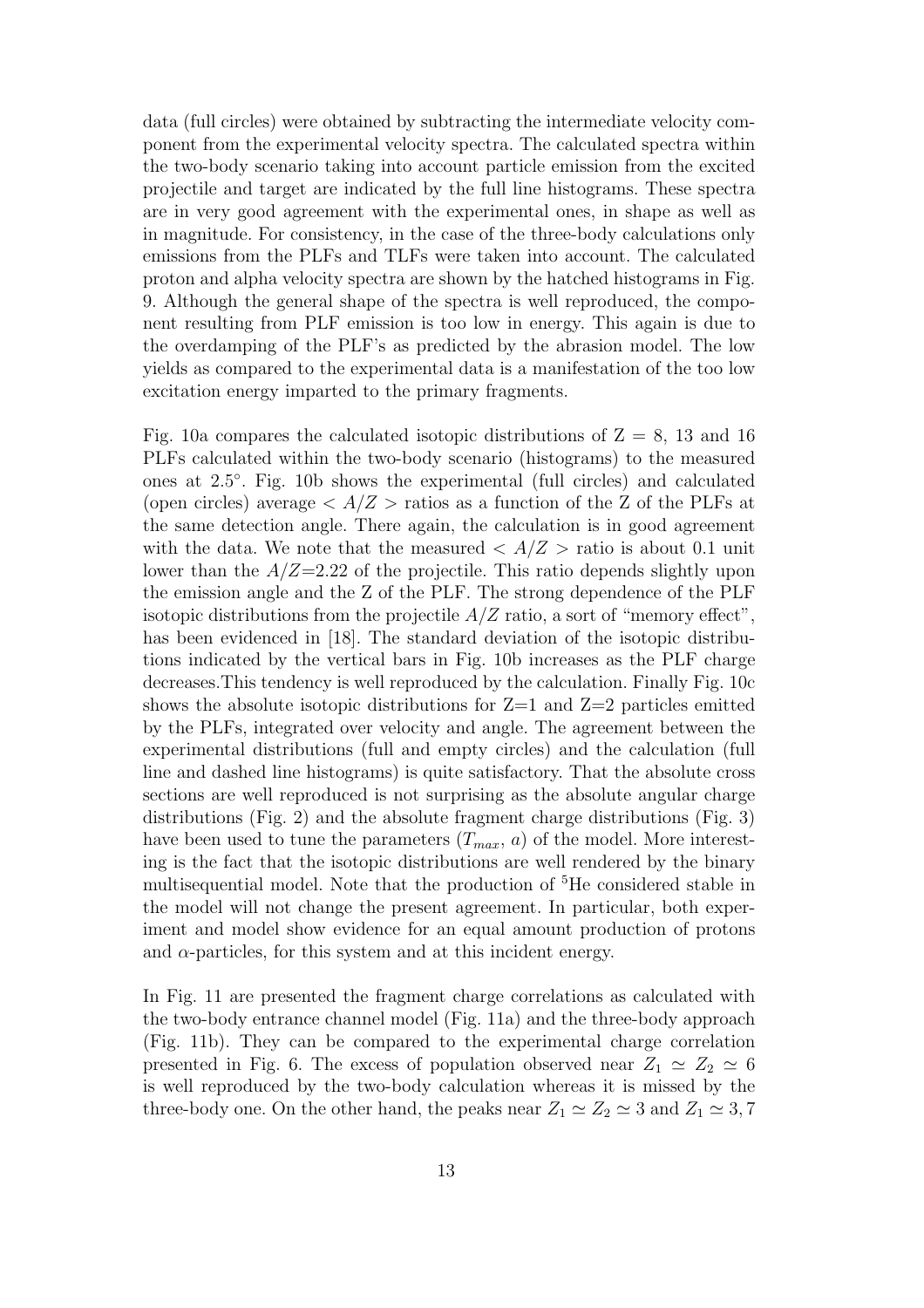and  $Z_2 \simeq 7, 3$  are better taken into account by the three-body approach. One of the marked differences between the data and the two calculations lies in the population near the  $Z_1 + Z_2 = 18$  line. Relative to the data, this region is overpopulated in the two-body calculation whereas it is completely depleted in the three-body one. The origin of this difference can be found in the assumed mass of the primary PLF's, the projectile in the first case, the projectile spectator after the abrasion process in the second case.

Fig. 12 gives more quantitatively the production cross-section of some projectile fragments, ranging from Li up to P, as a function of the coincident fragment charge assuming a two-body entrance channel. Both the behaviour and the absolute values are well reproduced. The measured large fragmentfragment coincidence yields cannot be reproduced by a standard evaporation code. In this respect the use of the binary multisequential decay model constitutes a real success. One notes, in Figs. 6 and 12, the presence of events for which  $Z_1 + Z_2 \geq 18$ . These events probably result from the transfer of few nucleons from the target to the projectile followed by a fission or break-up process. Neither models, in their present formulations, can account for this class of events.

Finally, Fig. 13 shows as a function of the final fragment charge, the excitation energy per nucleon of the primary projectile as given by the two-body model (upper dashed curve) and the primary projectile fragment excitation energy per nucleon as given by the three-body model (lower dashed curve). The experimental values (full circles) have been obtained by a calorimetric method making use of the measured light particle velocity spectra [1]. The experimental data lie in between the predictions of the two models.The twobody scenario overpredicts the excitation energies while the reverse is true for the three-body approach. The discrepancy between the experimental values and those given by the two-body model is surprising as the parameters of the model were adjusted in order to fit the experimental yields and angular distributions (Figs. 2-3). In order to understand this disagreement, it was decided to apply to the simulated events, the calorimetric method used in ref. [1] to determine the excitation energy of the primary PLF's. For a given event, in the projectile frame of reference, this excitation energy is defined as,

$$
E_{PLF}^* = M_{PLF}c^2 + \Sigma_i(m_ic^2 + K_i) - M_{PLF}^*c^2
$$

where  $M_{PLF}$  is the mass of the final PLF,  $m_i$  and  $K_i$  are respectively the mass and the kinetic energy of particle i and  $M_{PLF}^*$  is the mass of the primary projectile fragment taken as the sum of the masses of the residual PLF and of the emitted light particles. The sum runs over all light particles (neutrons to  $Z=2$  isotopes) emitted by the projectile. As it was done for the experimental data, the kinetic energy of the final PLF as well as the contributions from fragments with  $Z > 2$  are neglected. Taking into account all reaction products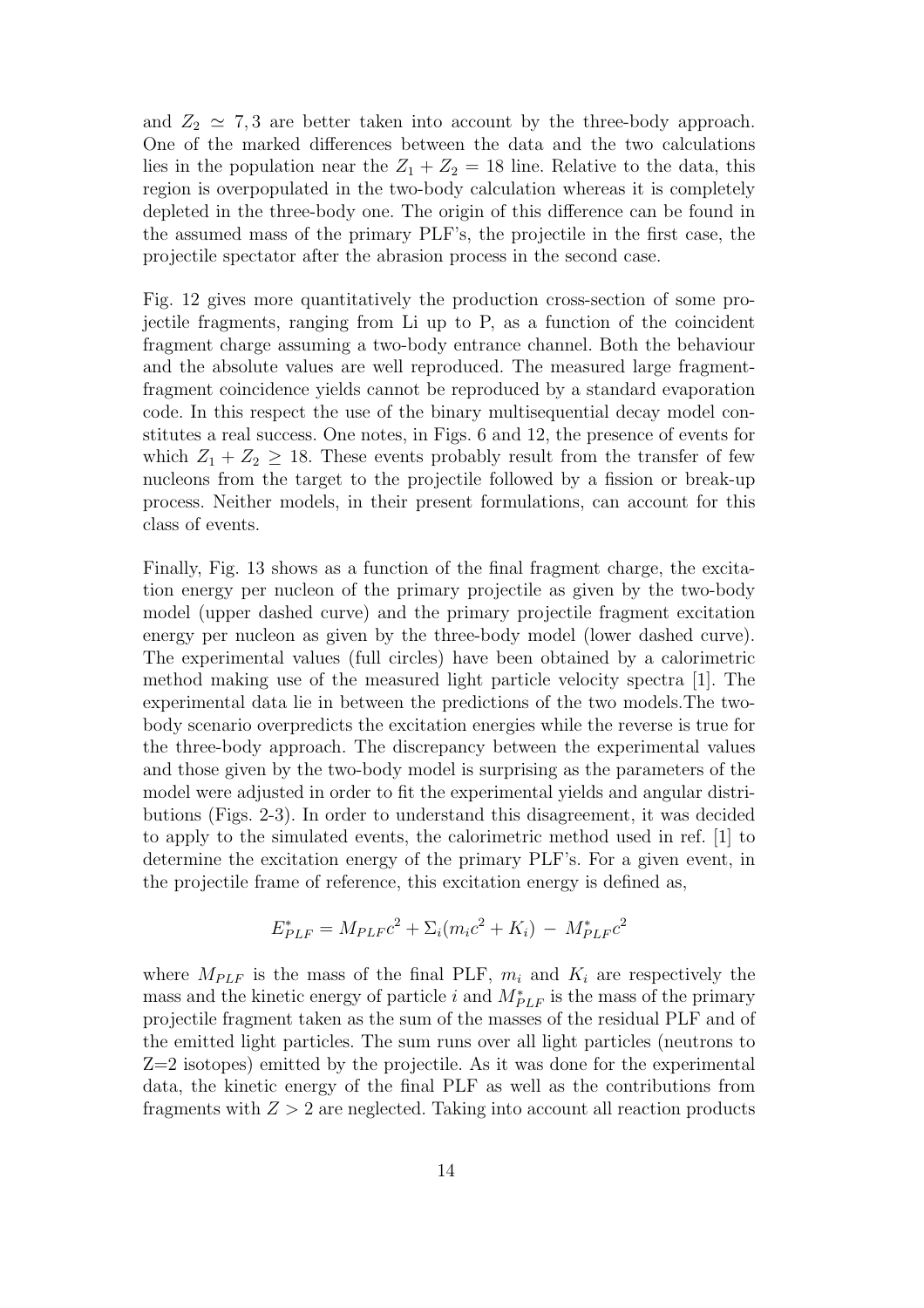but still neglecting the kinetic energy of the final PLF increases the deduced excitation energy per nucleon by no more than 200 keV. The excitation energies per nucleon thus computed are presented as full squares in Fig. 13 and are in much better agreement with the experimental values. This lowering of the excitation energy using the calorimetric method is due to a small part to the neglect of the residual excitation energy of the final PLFs produced below particle emission threshold. The main effect comes from neglecting the kinetic energy of the final PLFs. The lighter is the final PLF, the larger is the effect. This means that the excitation imparted to the primary projectile fragments as determined in ref. [1] are certainly underestimated. The remaining discrepancy between the data and the two-body prediction can be ascribed to a large part to the mass of the primary fragments which are the projectile and the target in the two-body model. This is certainly not true as we know from a previous experiment [1] that approximately one third of the light particles are produced at mid-rapidity in the overlap zone between the projectile and the target. Thus, the masses of the primary fragments are expected to decrease as the impact parameter decreases. On the opposite, the masses of the spectators predicted by the geometric abrasion model are too small, in other words only a fraction of the participant zone contribute to the mid-rapidity source, the rest of the nucleons remaining attached to the spectators, contributing to their excitation energies. Recently, a more realistic approach has been taken by Lacroix et al. in the HIPSE code [21]. Based on the sudden approximation, the approaching phase of the collision, leading to the maximum overlap between the projectile and the target is governed by a parameter  $(\alpha_a)$  which defines the interaction potential at distances smaller than the distance of contact. As in the three-body scenario, the quasi-projectile and the quasi-target are initially defined as those nucleons not belonging to the overlap zone. At this point, a fraction  $(x_{tr})$  of the nucleons in the overlap, initially belonging to the projectile (or the target) are transferred to the target (or projectile). This nucleon transfer increases the mass of the quasi-projectile and of the quasitarget and contributes to their excitation energy. Another fraction  $(x_{coll})$  of the nucleons in the overlap undergo nucleon-nucleon collisions at the origin of fast particle emission. The model thus depends upon three parameters  $(\alpha_a, \beta_a)$  $x_{tr}$  and  $x_{coll}$ ) which are adjusted on experimental data. For quasi-symmetric systems, these parameters depend essentially upon the bombarding energy.

# 6 Discussion and conclusions

Despite its simplicity, the multisequential decay mechanism describes many features of projectile fragments produced in heavy ions collisions at intermediate energy. It is particularly efficient in describing the decay of the excited primary fragments reproducing adequately the competition between light par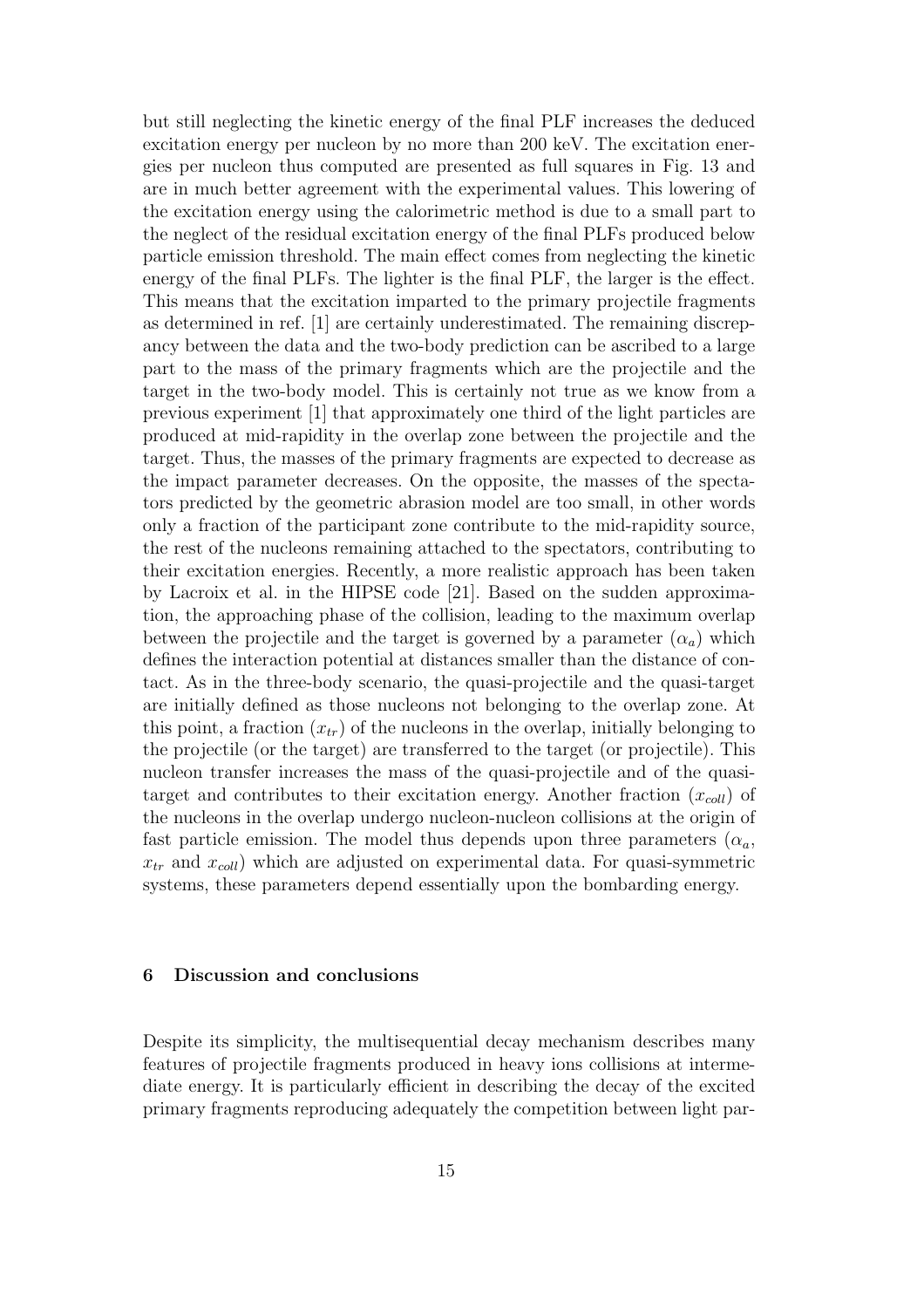ticle emission and fragment production. Indeed, it is not possible using standard evaporation codes to reproduce the large yields of fragment-fragment coincidences observed experimentally.

We observe that this agreement is not restricted only to the present reaction study. As shown in [19] many aspects of the reaction induced by 8.1 GeV protons on gold, and in particular the fragmentation process, are well reproduced by the present multisequential binary mechanism.

As a possible criticism to the present model, we observe that it relies on the assumption that the sequential decays are independent of each other and correspond to a system which stays in thermodynamical equilibrium all along its decay. This point may be questionable. Indeed the Weisskopf formulation leads to decay rates which for large excitation energies correspond to very short decay times. The Swiatecki formulation leads to somewhat longer times, but these may be quite short too. In both cases and for high excitation energies however these binary decay times are shorter than the characteristic times over which the Coulomb emission barrier changes for the following emission [20]. Even though the process certainly proceeds as succession of break-ups, the degree of realism of the present description is not clearly established when the excitation energy gets large.

Finally, note that a simplifying scenario has been introduced before applying this multisequential binary decay. At these bombarding energies, a reaction mechanism more reminiscent of " deep inelastic" collisions is favoured against the "fire-ball" hypothesis which works better at relativistic energies.

A full description of the experimental data is hampered by the lack of a reliable entrance channel model. Here, we have used two very schematic models in order to study how the mass distributions of the primary fragments and their excitation energy affect the properties of the final reaction products.

In the two-body approach, neglecting preequilibrium emission, it is assumed that the projectile and the target preserve their identity through the collision and are excited in proportion to their mass (thermal equilibrium hypothesis). The excitation energy imparted to the projectile and to the target is governed by the parameter  $T_{max}$  without any explicit dependance upon the impact parameter. This dependance is implicitly taken into account through the parameter  $\alpha$  which determines the deflection angle of the projectile as a function of the violence of the collision (or the initial temperature). Although many features of projectile fragmentation at intermediate energy are well reproduced within this framework, some shortcomings of this approach are already revealed in Fig. 13. The excitation energy imparted to the primary PLF's (the projectile in this case) is slightly too high as compared to the data. To cure this deficiency, it would be necessary to include explicitly a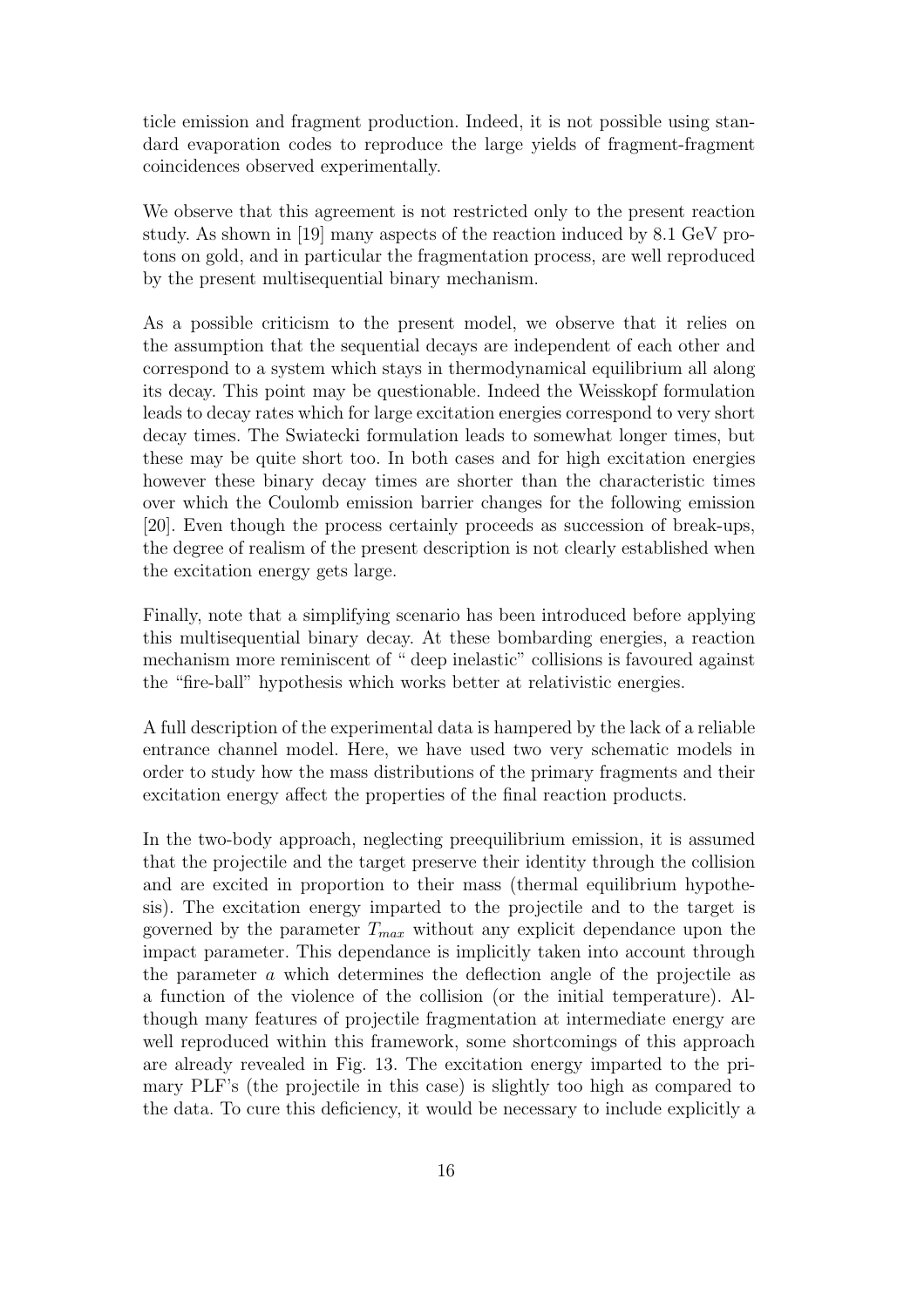dependance of the primary PLF's mass and excitation energy on the impact parameter. Indeed, the same final products can be reached starting from less excited lower mass primary PLF's. This, at the same time would allow room for preequilibrium emission.

Concerning the three-body approach, it includes in a natural way a dependance of the primary PLF's mass and excitation energy upon the impact parameter. Only one parameter is used to govern the degree of energy damping. However, the separation of the system into two spectators (the projectile and the target remnants) and a participant zone given by the geometrical overlap of the projectile and the target at a given impact parameter, which may be valid at relativistic energy is not accurate at intermediate energy. This is apparent in Fig. 13 where the excitation energies of the primary PLF's computed within this approach are too low. This is the opposite effect seen with the two-body calculations. The mass and the excitation energy of the PLF's are too low.

#### Acknowledgements

We wish to thank the Ganil machine staff for having provided us with a beam of excellent characteristics. We are also grateful to N. Giudice, N. Guardone, V. Sparti, S. Urso and J.L. Vignet for their assistance during the experiment, and to C. Marchetta for targets preparation.

# References

- [1] G. Lanzan`o, E. De Filippo, M. Geraci, A. Pagano, S. Aiello, A. Cunsolo, R. Fonte, A. Foti, M. L. Sperduto, C. Volant, J. L. Charvet, R. Dayras, R. Legrain, Nucl. Phys. A683 (2001) 566.
- [2] R. Dayras, A. Pagano, J. Barrette, B. Berthier, D. M. de Castro Rizzo, E. Chavez, O. Cisse, R. Legrain, M.C. Mermaz, E. C. Pollacco, H. Delagrange, W. Mittig, B. Heusch, R. Coniglione, G. Lanzanò, A. Palmeri, Nucl. Phys. **A460**, (1986) 299.
- [3] R. Dayras, R. Coniglione, J. Barrette, B. Berthier, D. M. de Castro Rizzo, O. Cisse, F. Gadi, R. Legrain, M. C. Mermaz, H. Delagrange, W. Mittig, B. Heusch, G. Lanzanò, A. Pagano, *Phys. Rev. Lett.* **62** (1989) 1017.
- [4] D. J. Morrissey, L. F. Oliveira, J. O. Rassmussen, G. T. Seaborg, Y. Yariv and Z. Fraenkel, Phys. Rev. Lett. 43 (1979) 1139.
- [5] C. Bargagallo, J. Richert and P. Wagner, Z. Phys. A324 (1986) 97.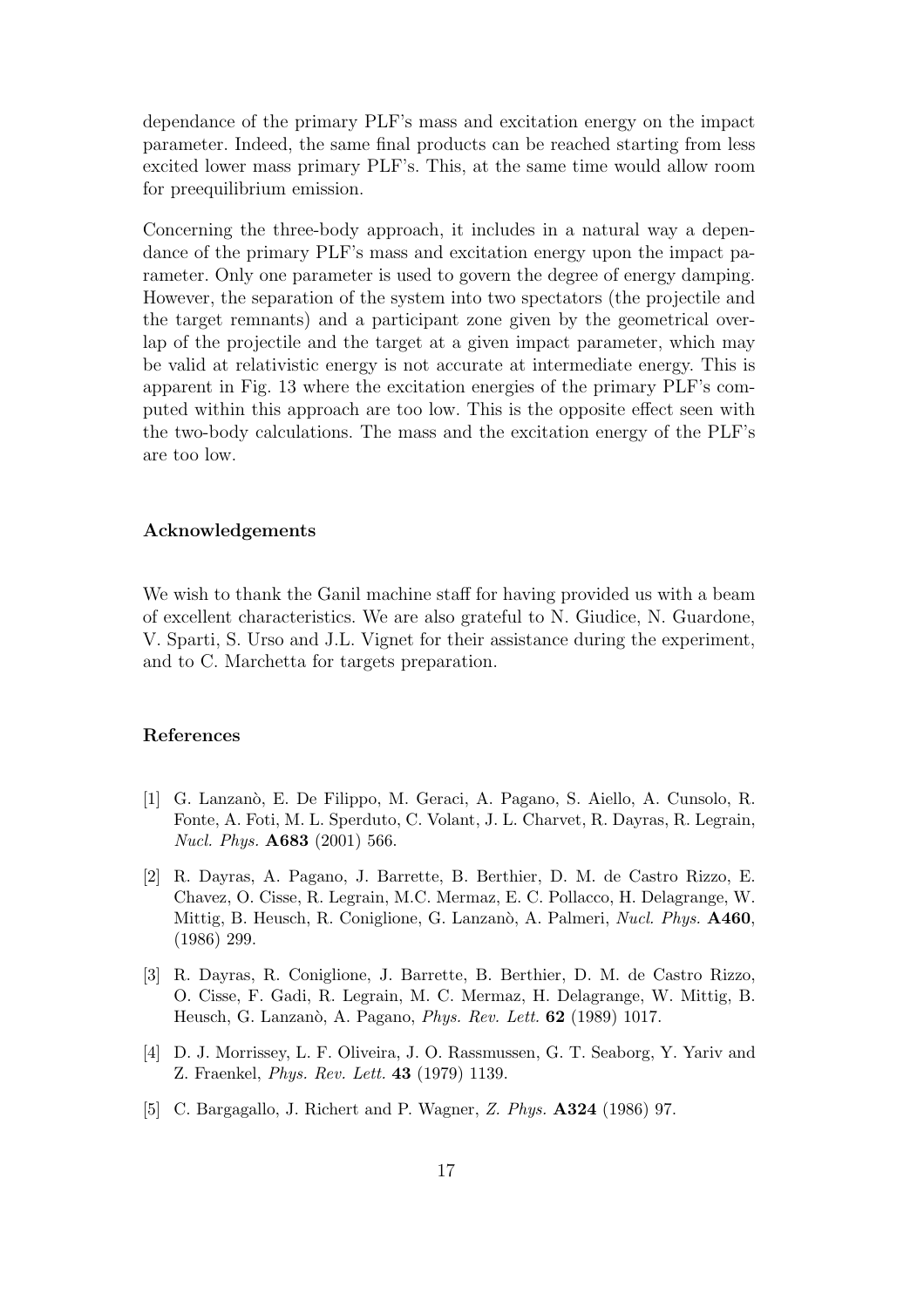- [6] J. Richert and P. Wagner, *Nucl. Phys.* **A517** (1990) 399.
- [7] G. Lanzan`o, A. Pagano, E. De Filippo, S. Urso, C. Volant, B. Berthier, J. L. Charvet, R. Dayras, R. Legrain, R. Lucas, C. Mazur, E. Pollacco, J. E. Sauvestre, C. Beck and B. Djerroud, Nucl. Instr. Meth. in Phys. Res. A332 (1993) 161.
- [8] M. C. Mermaz, R. A. Dayras, J. Barrette, B. Berthier, D. M. de Castro Rizzo, O. Cisse, R. Legrain, A. Pagano, E. Pollacco, H. Delagrange, W. Mittig, B. Heusch, G. Lanzanò, A. Palmeri, Nucl. Phys. **A441** (1985) 129.
- [9] L. Tassan-Got and C. Stéphan, *Nucl. Phys.* **A524**, (1991) 121.
- [10] R. Ghetti et al., Phys. Rev. C70 (2004) 027601; R. Ghetti et al. Nucl. Phys. A765, (2006) 307
- [11] F. Ajzenberg-Selove, Nucl. Phys. A506 (1990) 8 and 58.
- [12] M. Geraci, Doctoral Thesis (unpublished), Universit`a di Catania, 1997.
- [13] V. F. Weisskopf, Phys. Rev. 52 (1937) 295.
- [14] W. J. Swiatecki, Aust. J. Phys. 36 (1983) 641.
- [15] R. J. Karol, Phys. Rev. C11 (1975) 1203.
- [16] A. S. Goldhaber, Phys. Lett. 53B (1974) 306.
- [17] Ch. Bacri et al., *Phys. Lett.* **B353** (1995) 27.
- [18] G. Lanzan`o, E. De Filippo, A. Pagano, E. Berthoumieux, R. Dayras, R. Legrain, E. C. Pollacco, C. Volant, Phys. Lett. B332 (1994) 31.
- [19] P. Wagner, J. Richert, V. A. Karnaukhov, H. Oeschler, Phys. Lett. B460 (1999) 31.
- [20] J. Richert and P. Wagner, Phys. Rep. 350 (2001) 1.
- [21] D. Lacroix, A. Van Lauwe and D. Durand, Phys. Rev. C69 (2004) 054604.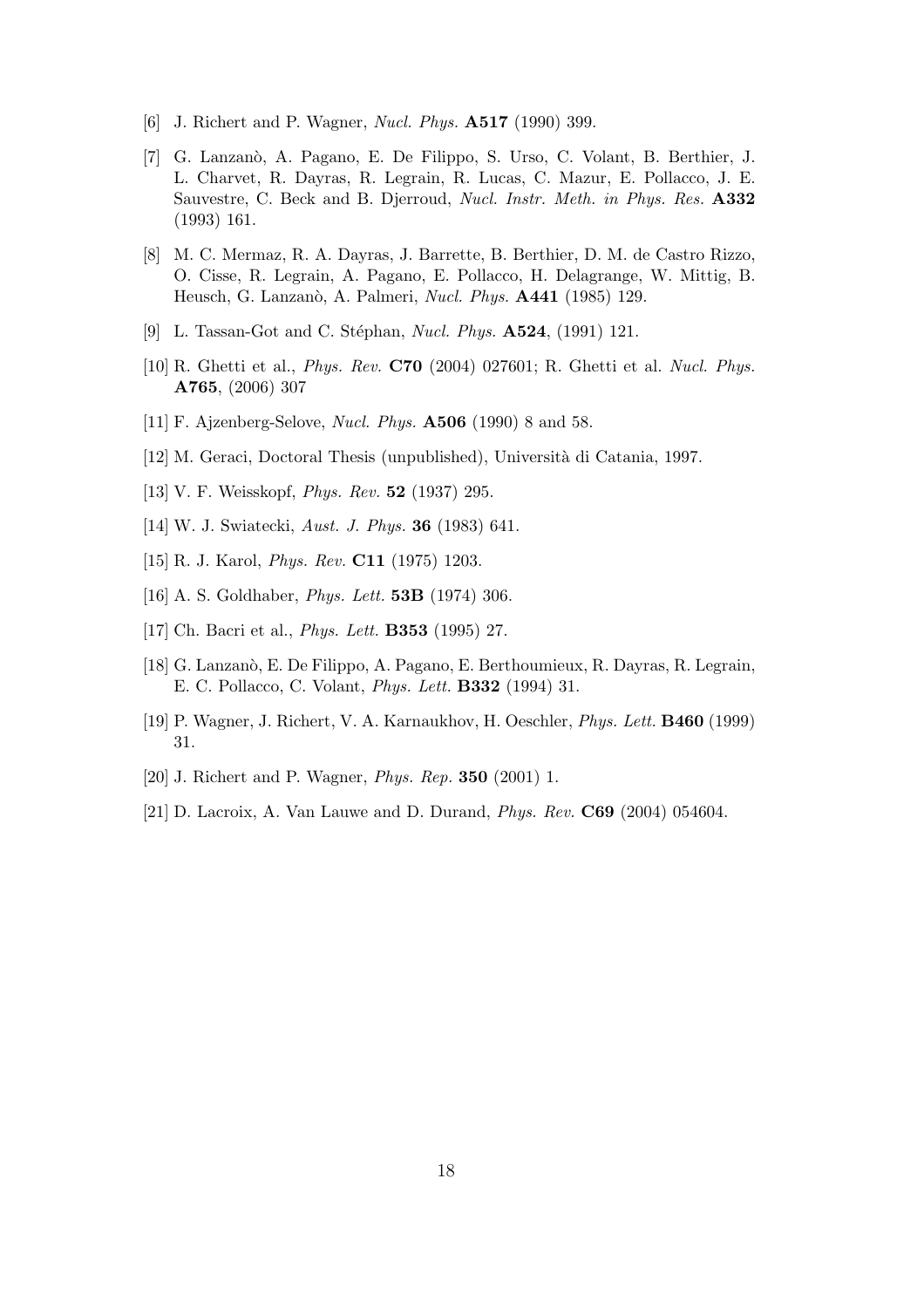### Figure Caption

- Fig. 1 a) The fast light component is plotted as a function of the slow light component, and b) as a function of the time-of-flight for projectile fragments detected at 3<sup>°</sup> in the forward wall. Note the PLF charge resolution in (a), from  $Z=1$  to  $Z=19$ . Isotopic resolution is also achieved for  $Z=1$ particles (b). The lines for  $Z=18$  (a), p, d, t and  $Z=8$  (b) are indicated as references. The line indicated as PL in (a) is due to charged particles stopping in the 700  $\mu$ m thick plastic. Nuclear reactions induced in the crystal by neutron and light charged particles [7] can be identified close and below the proton line in (b). Finally, note that in (b) particles with beam velocity are located at channel  $\approx 420$ ).
- Fig. 2 Evolution of the projectile fragment charge distributions with the laboratory detection angle. The full and dashed lines are the results of calculations based, respectively, on two- and three-body models, including a multisequential binary-decay mechanism. See text for details.
- Fig. 3 Angle-integrated projectile fragment charge distribution (full circles). The full and dashed lines are the results of calculations based, respectively, on two- and three-body models, including a multisequential binary-decay mechanism. See text for details.
- Fig. 4 Laboratory velocity spectra at 3◦ for some projectile fragments (B, O, Na, Si, Cl). The experimental spectra are shown as full line histograms. The ion detection thresholds are indicated by arrows on the left side of the figure. The predictions of two- and three-body models including a multisequential binary-decay mechanism are shown respectively as hatched (left panel) and doubly-hatched (right panel) histograms. The projectile velocity is 8.9 cm/ns. Note that calculations include also the production of target fragments (TLF).
- Fig. 5 Most probable value and standard deviation for gaussian functions fitting the high velocity part of the PLFs velocity spectra (see text and also Fig. 4) measured at 3◦ as a function of the PLFs atomic number (full circles and vertical bars respectively). In a similar way, the predicted most probable velocities of two- and three-body models including a multisequential binary-decay mechanism, are shown as thick full and thick dashed lines respectively. The predicted widths of the high velocity part of the spectra are also reported as lower and upper limits (thin full and thin dashed lines respectively) with respect to the most probable velocity lines (shadowed area). The position of the beam velocity is indicated by the dotted line.
- Fig. 6 Bidimensional plot showing the experimental fragment-fragment charge correlation in the forward wall. As a reference, the line  $Z_1 + Z_2 = 18$  is shown. The contour plot is linear according to the scale given on the right.
- Fig. 7 a)  $\alpha \alpha$  correlation function in the forward wall, as a function of their relative momentum. The insert shows, the  ${}^{8}Be$  3.04 MeV excited level and, at lower relative momenta, a peak attributed to the  ${}^{9}Be$  2.43 MeV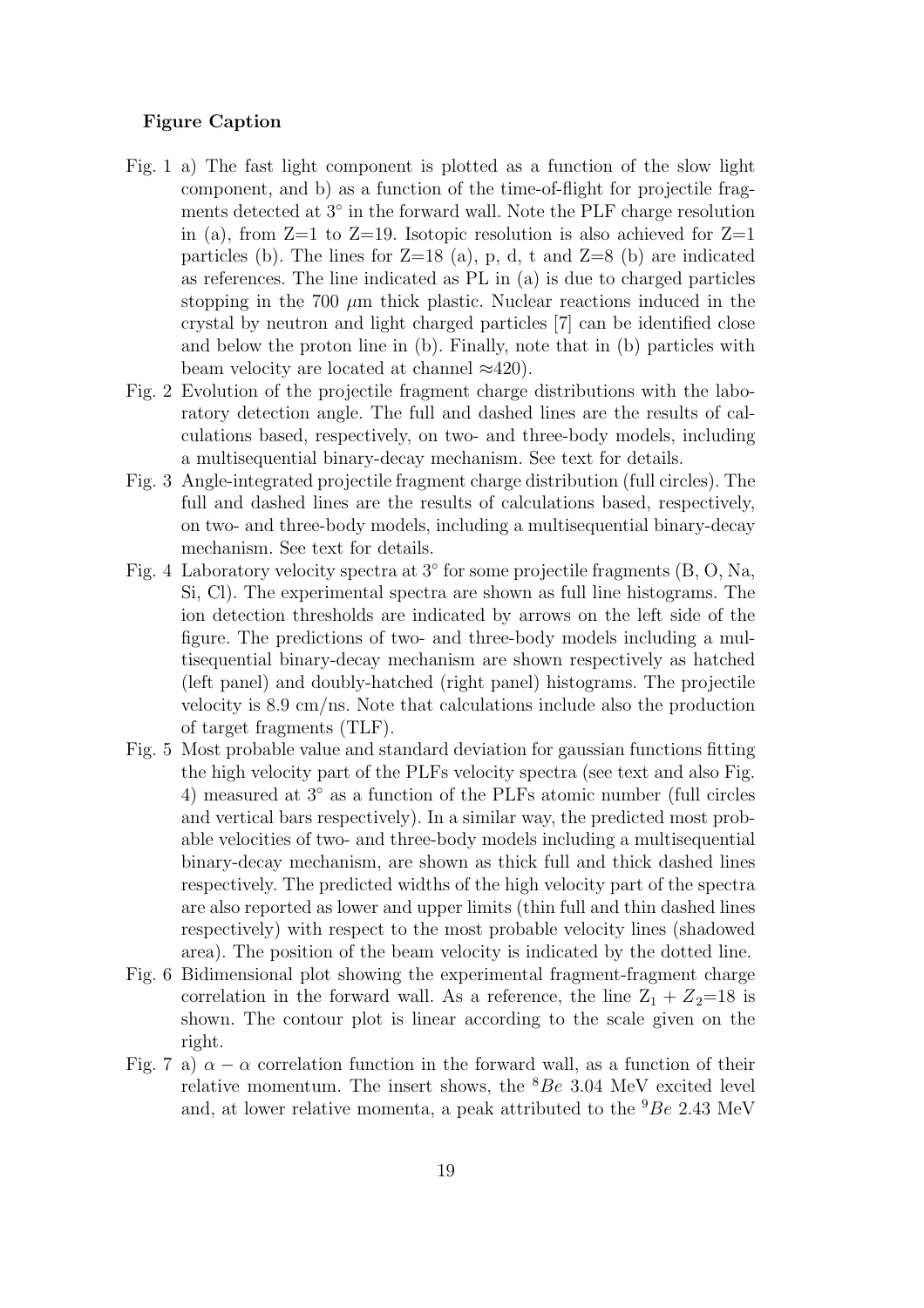excited level. b) Relative momentum distribution in the forward wall between an  $\alpha$ -particle and a reconstructed  ${}^{8}Be$  nucleus in its ground state. The two main excited levels in the primary  ${}^{12}C$  nucleus are shown.

- Fig. 8 a) The calculated total (including neutrons)  $M_{tot}$  and charged product  $M_{cp}$  multiplicity distributions are indicated by the dashed line histogram and the full line histogram respectively. b) The average initial temperature of the projectile is reported either as a function of the total multiplicity (full circles) or as a function of the charged product multiplicity (open circles). The bars accompanying each symbol give the standard deviation from the mean temperature.
- Fig. 9 Velocity spectra for protons (left panel) and for  $\alpha$ -particles (right panel) at different detection angles from 1.5° to 172°. The experimental spectra are shown by the full circles. Note that the mid-rapidity sourcecomponent has been subtracted from the experimental spectra(see text and ref. [1]). The predictions of the two-body calculations are shown by the full line histograms whereas the results of the three-body model are shown by the hatched histograms (see text for details).
- Fig. 10 a) Isotopic distributions of projectile fragments with charge Z=8 (full circles), 13 (empty circles) and 16 (full squares) measured at  $\theta_{Lab}=2.5^{\circ}$ (ref. [2] ). The histograms are the results of the two-body calculation. b) The value of the average ratio  $\langle A/Z \rangle$  as a function of the Z of the projectile fragments measured at  $\theta_{Lab}=2.5^{\circ}$  (ref. [2]). The full circles are the data whereas the empty circles are the results of the two-body calculations.The associated vertical bars are the standard deviations. The projectile A/Z value is indicated by the dotted line. c) Angle integrated isotopic distributions for  $Z=1$  (full circles) and 2 (empty circles) particles emitted by the projectile (this experiment). The predictions of the two-body model including a multisequential binary-decay mechanism are shown as full and dashed histograms for Z=1 and 2 respectively.
- Fig. 11 Bidimensional plots showing the theoretical fragment-fragment charge correlation in the forward wall: a) two-body multisequential model b) three-body multisequential model (see text). The contour plots are linear according to the scale given on the right. The line corresponding to  $Z_1 +$  $Z_2$ =18 is shown.
- Fig. 12 The angle-integrated coincidence cross-sections for several projectile fragments are given as a function of the coincident fragment charge (element symbols and scales, as indicated). The results for the cross-section integrated over all the projectile fragments is also reported (full points, see also Fig.3). The predictions of the two-body model including a multisequential binary-decay mechanism, (see text), are shown with dashed (for single coincident projectile fragment) and solid (all coincident projectile fragments) lines.
- Fig. 13 The average excitation energy per nucleon of the primary PLFs as determined in ref. [1] (full circles) as a function of the Z of the detected PLFs is compared to the predictions of the two-body (upper dashed line) and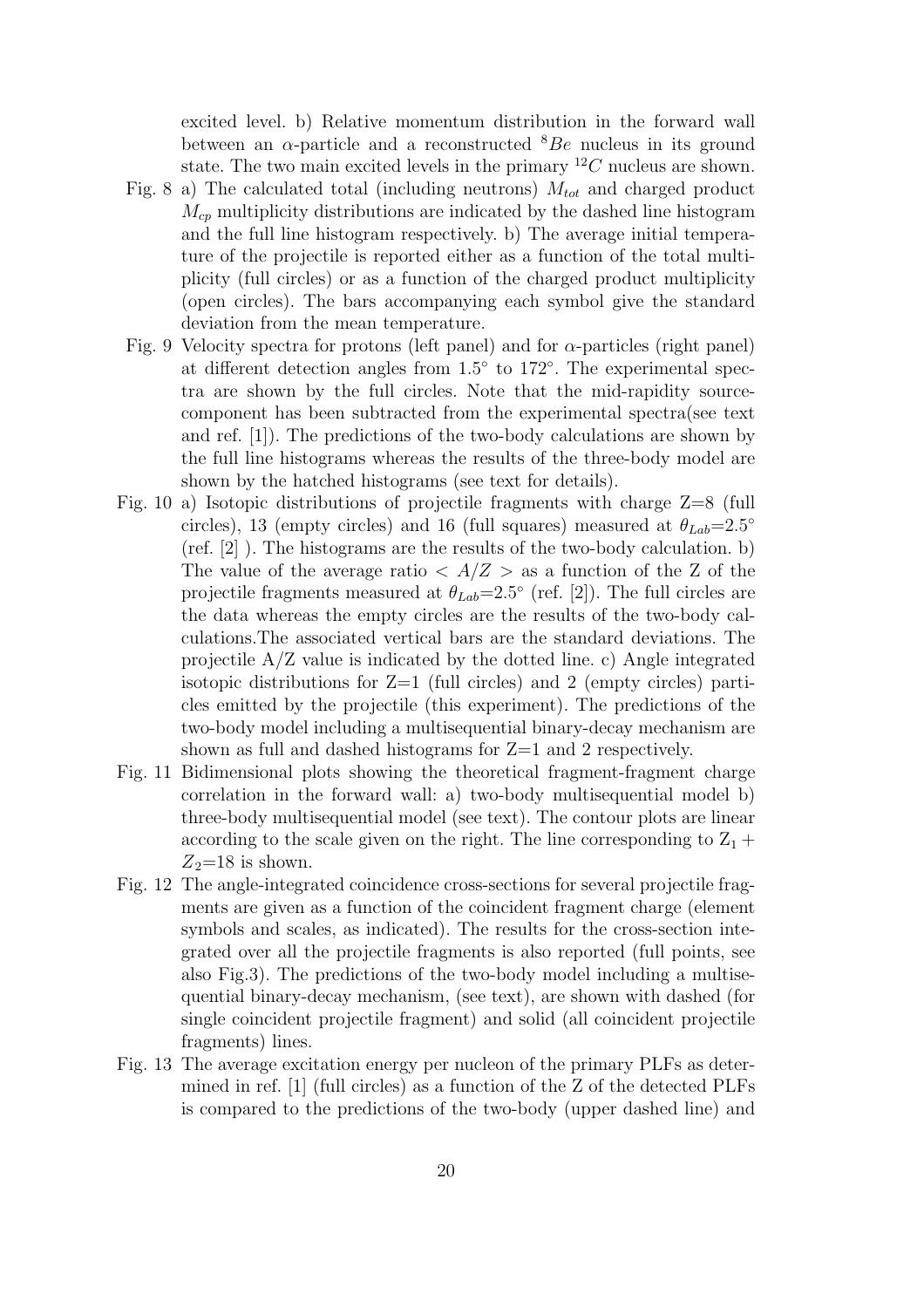three-body (lower dashed line) calculations. The full squares are obtained by applying the calorimetric method of ref. [1] to the two-body simulations events to determine the excitation energy of the primary PLFs (see text for details). The vertical bars and the hatched and gray area represent the standard deviations of the distributions.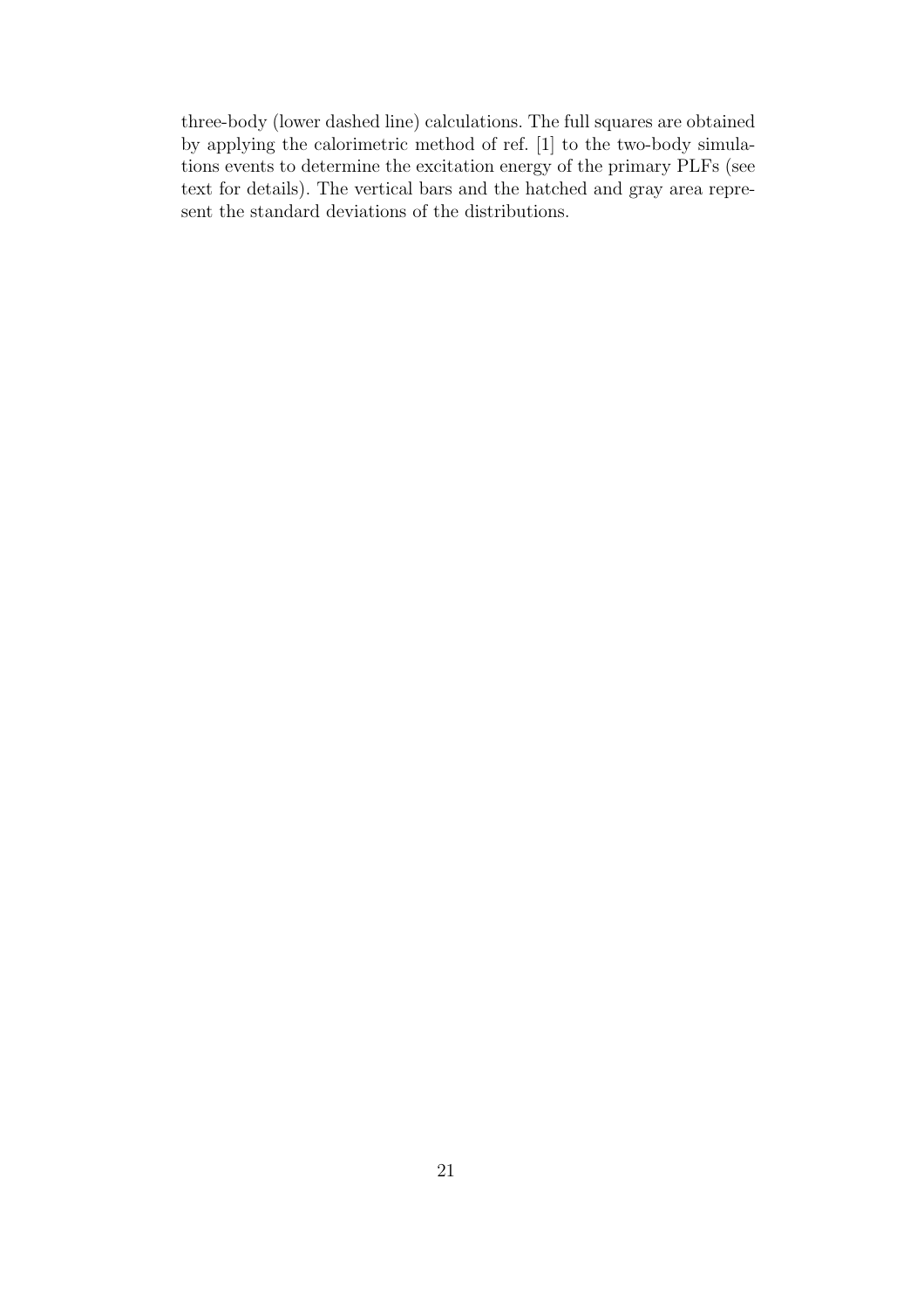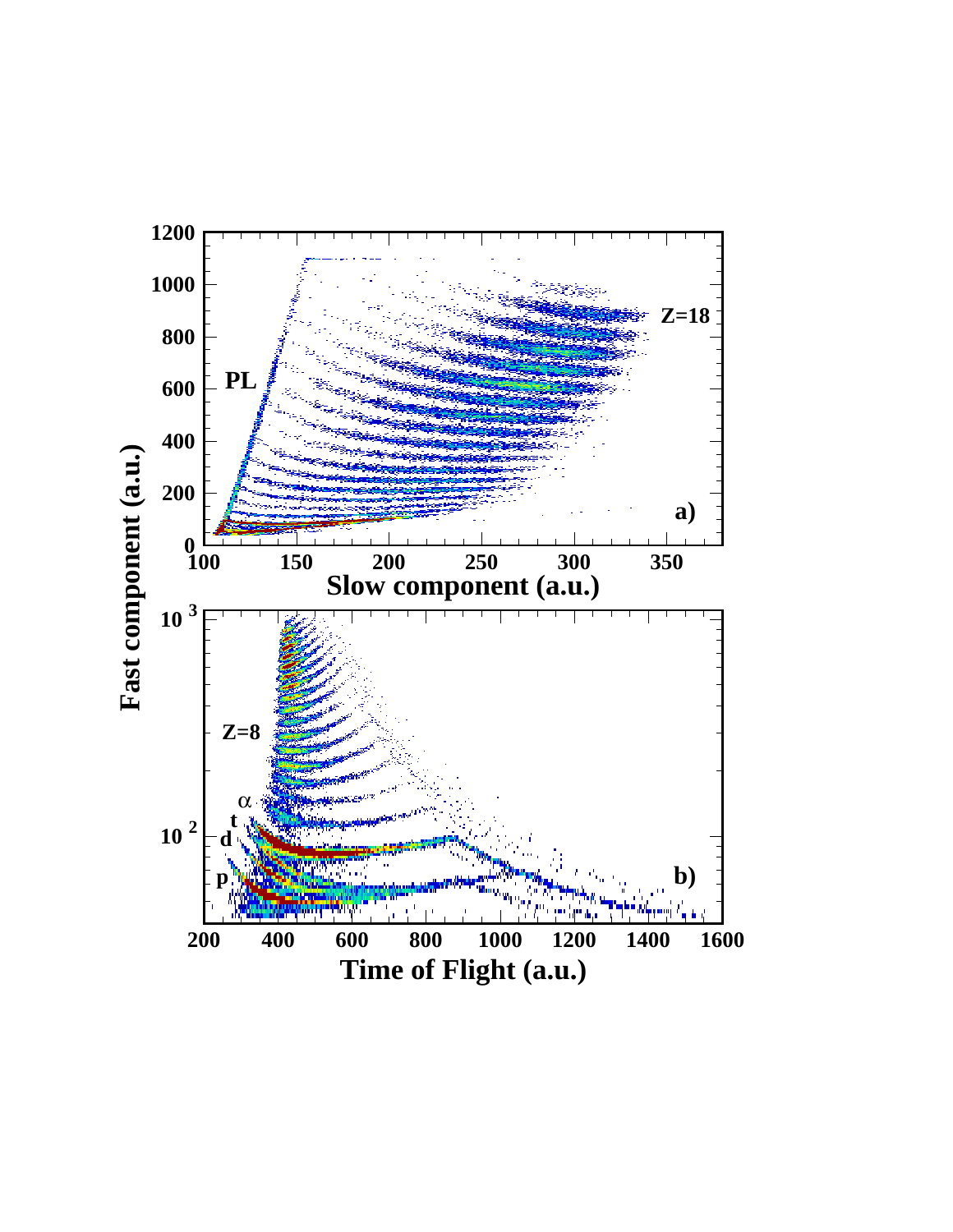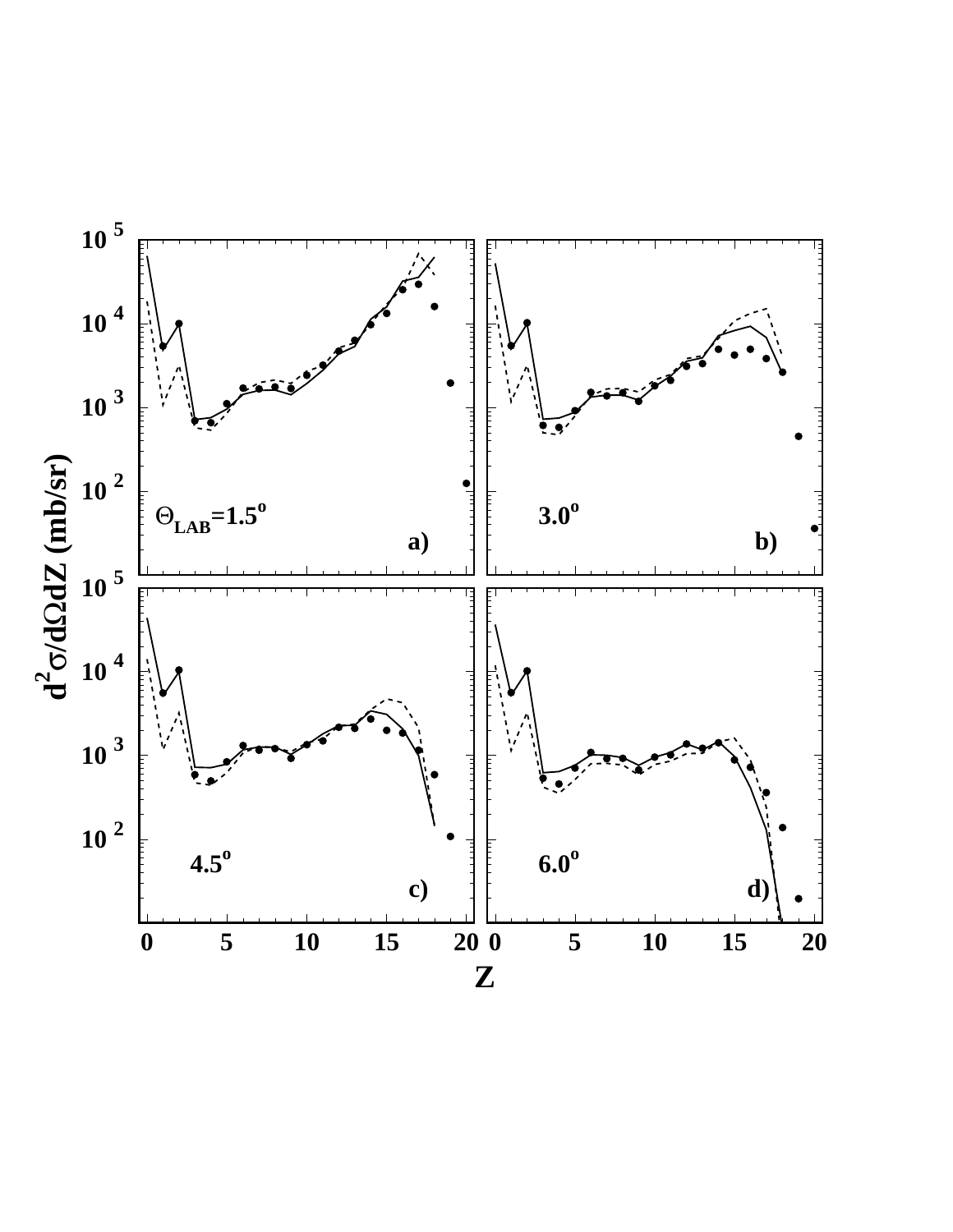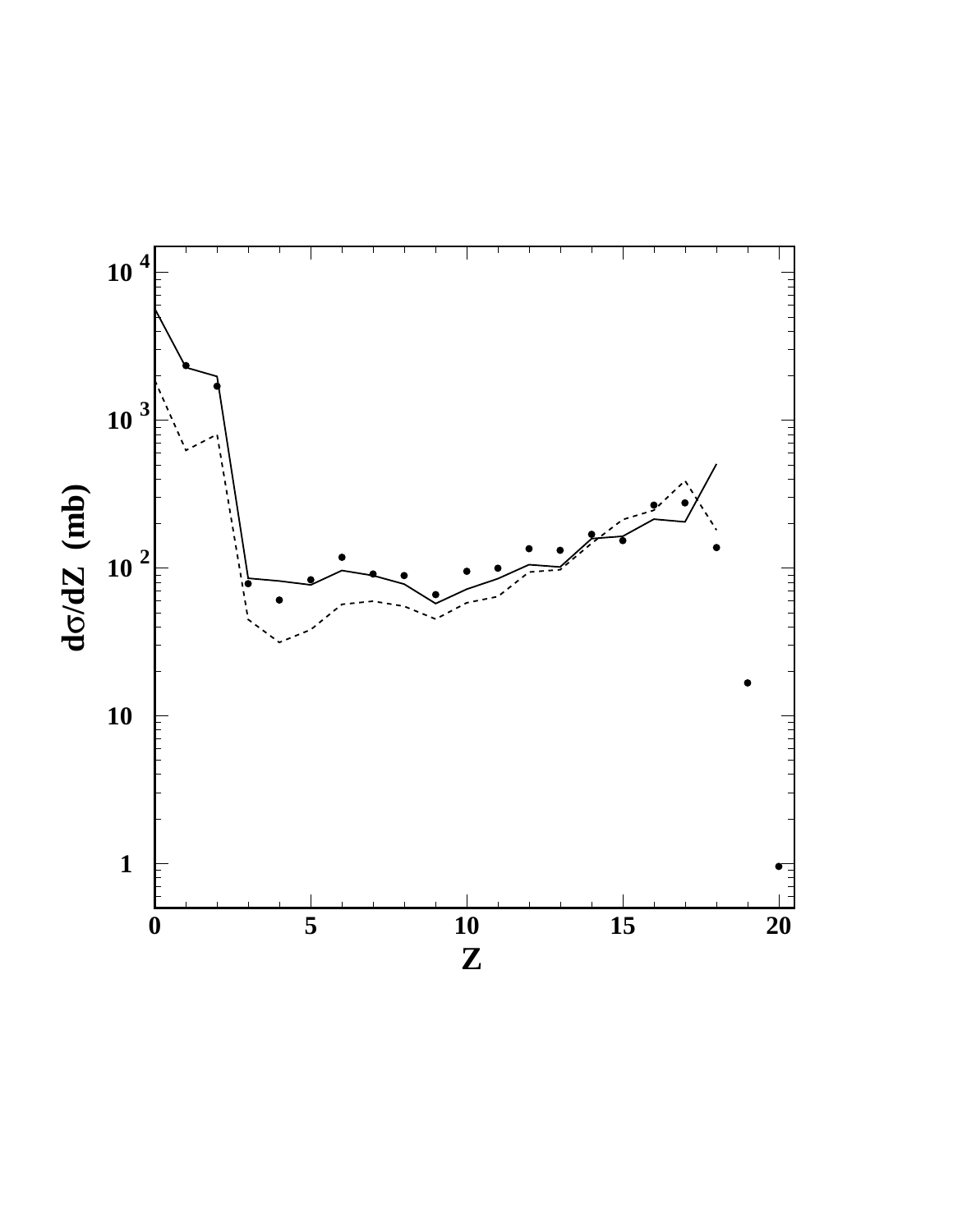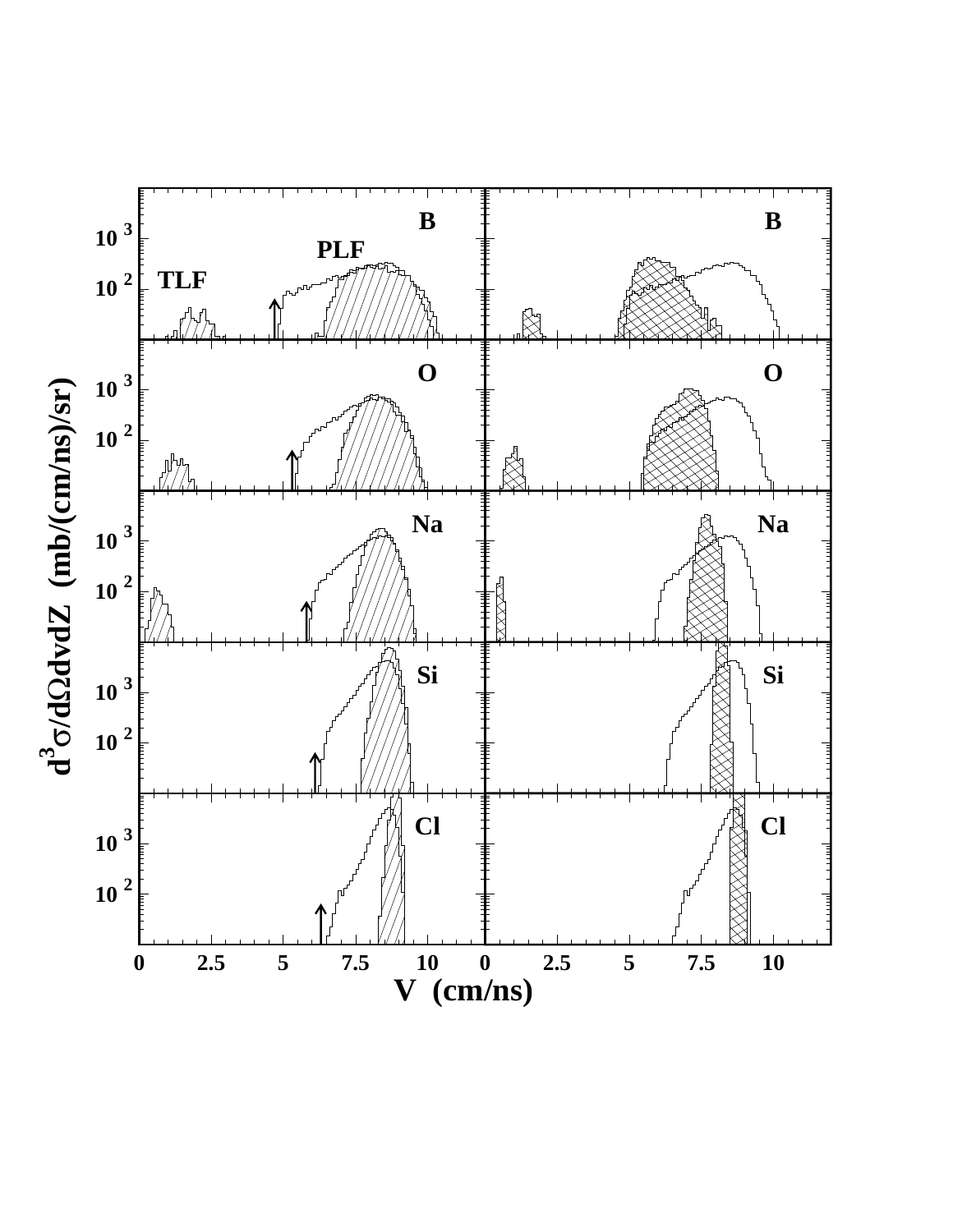# **6 7 8 9 Most probable PLF Velocity (cm/ns)**

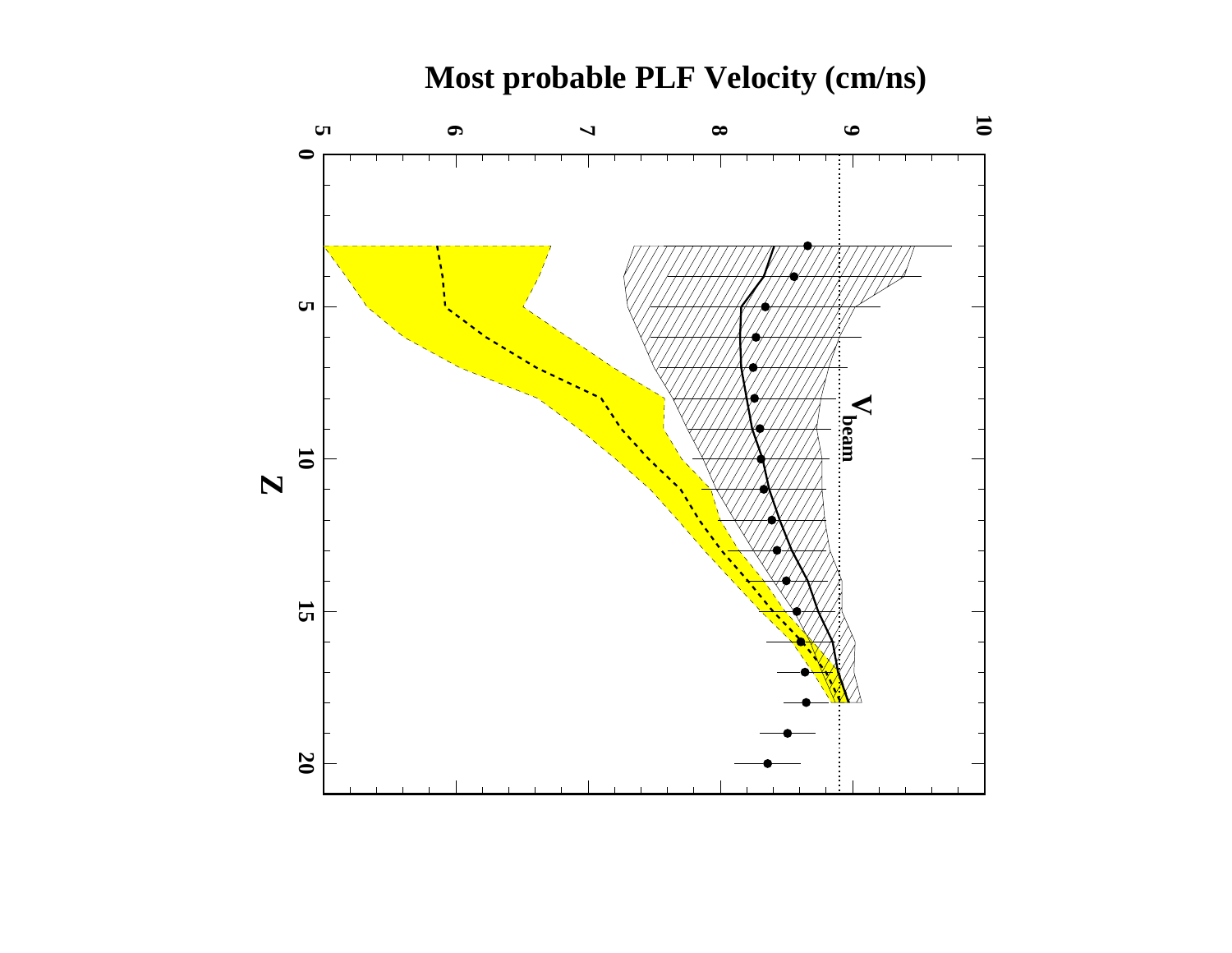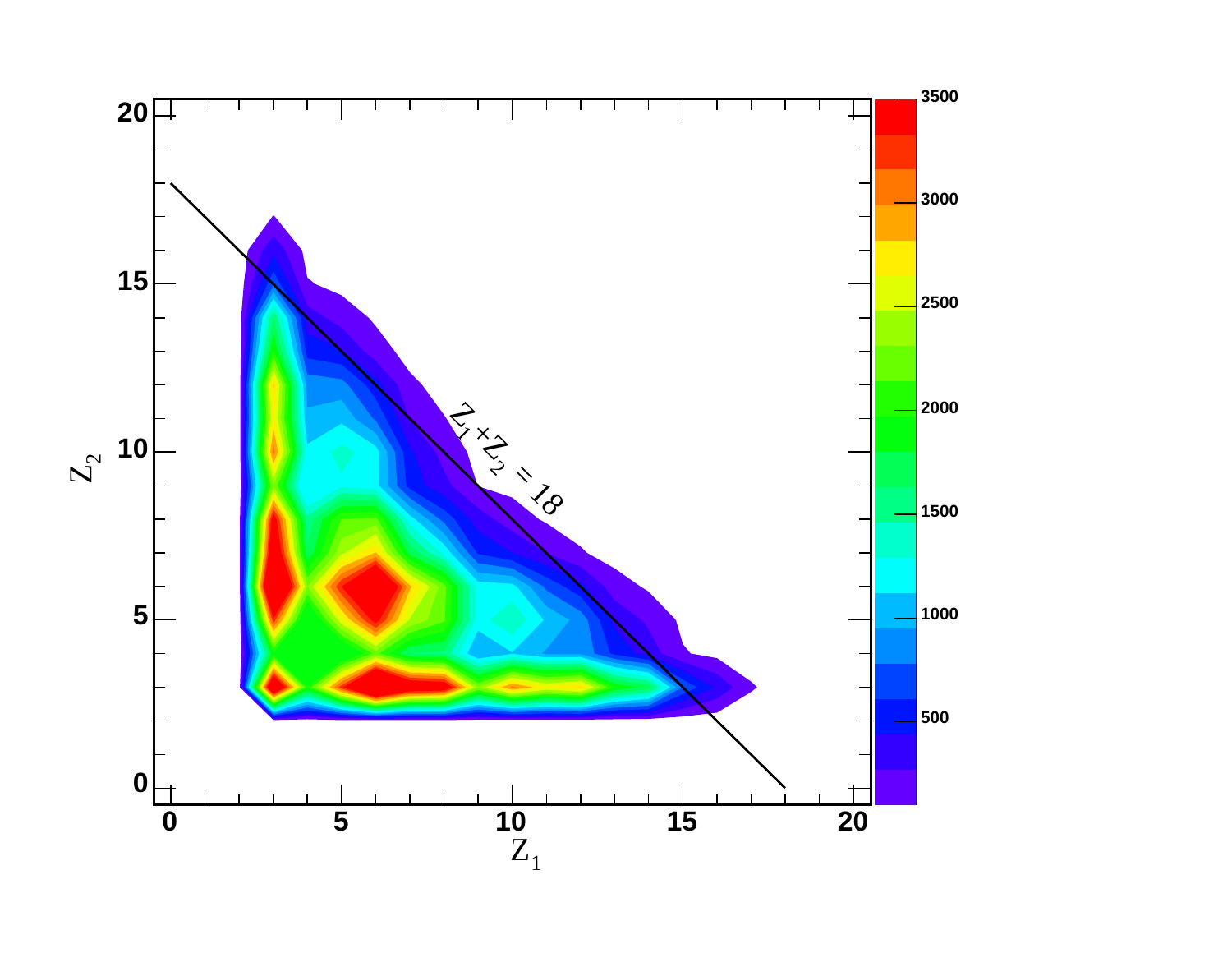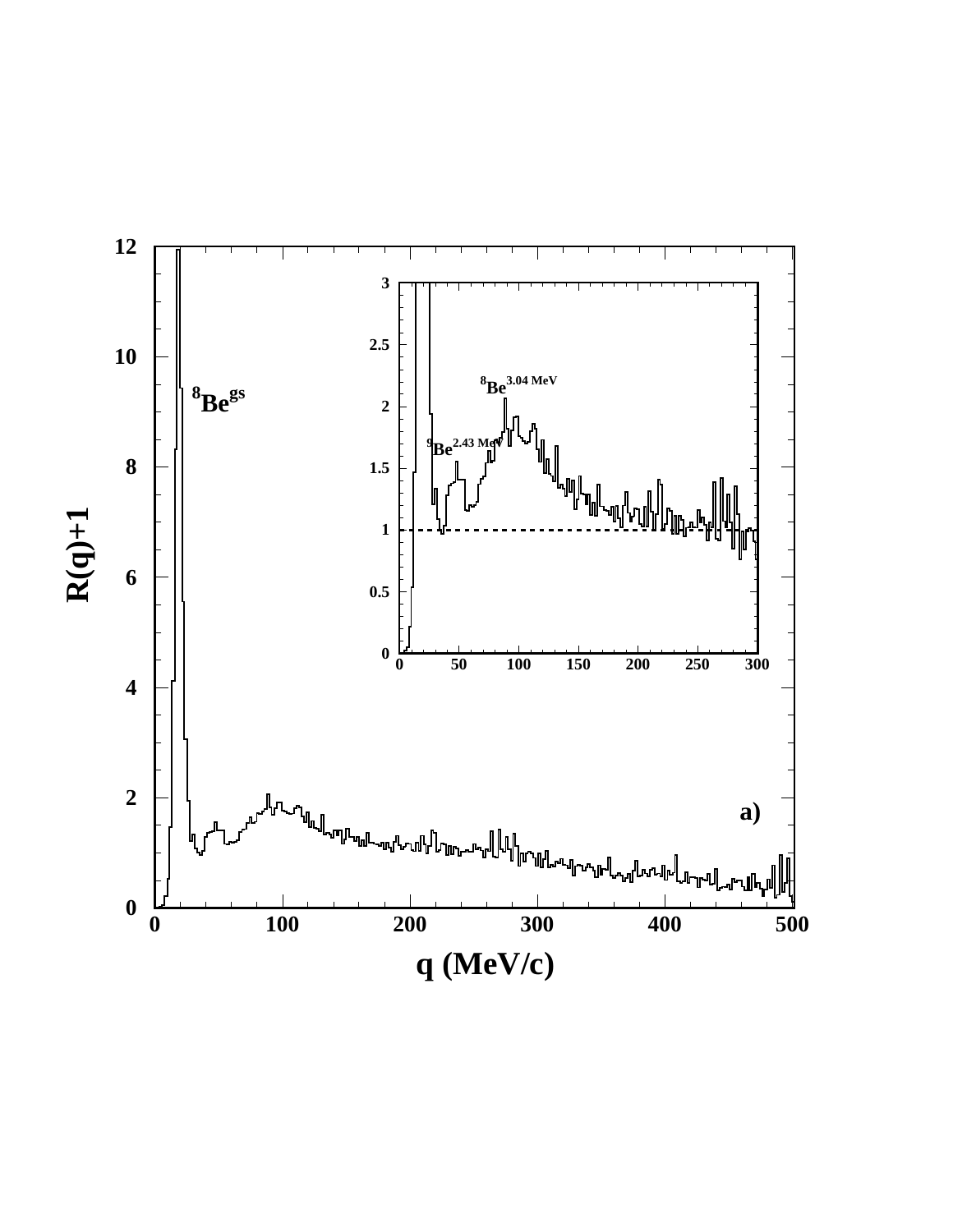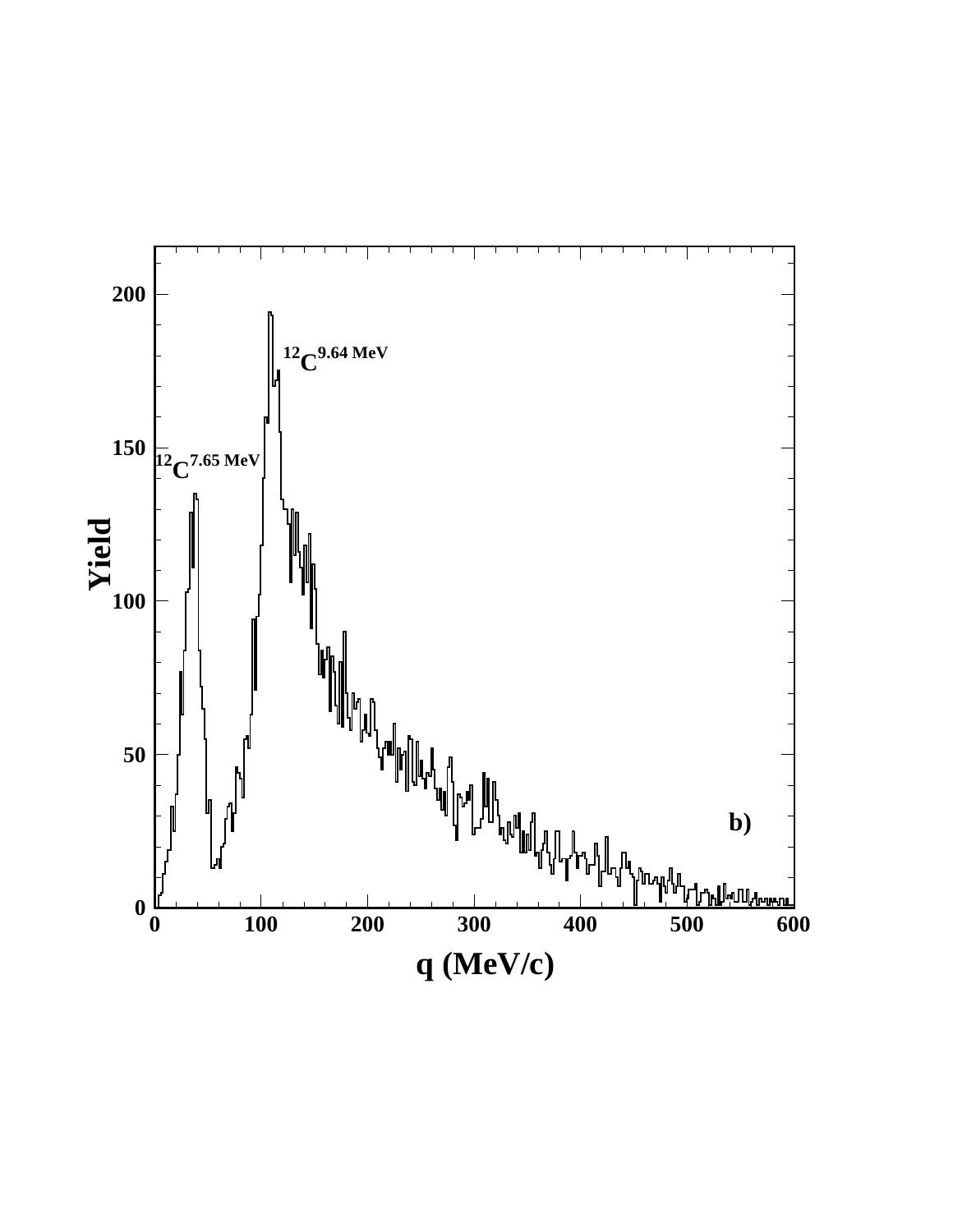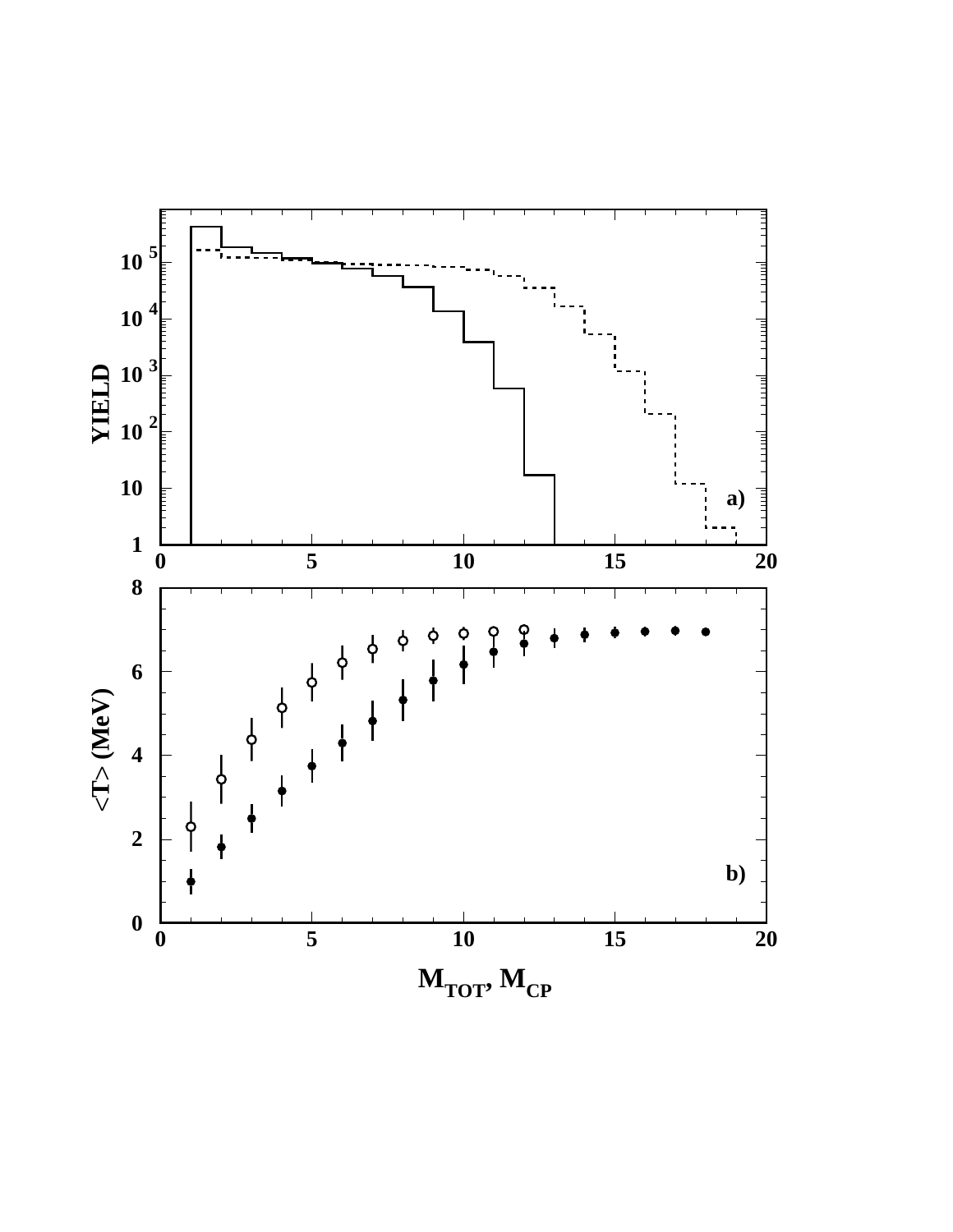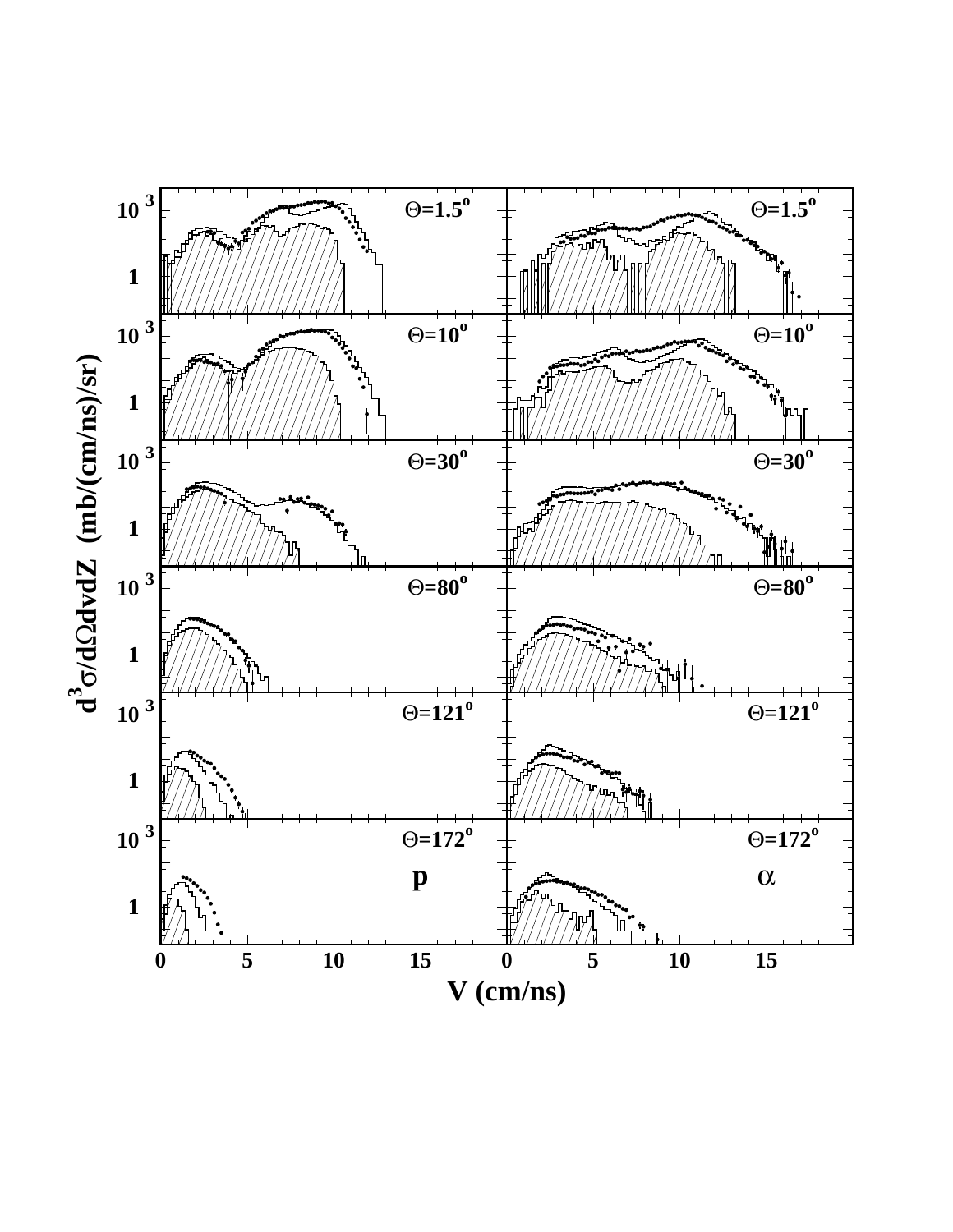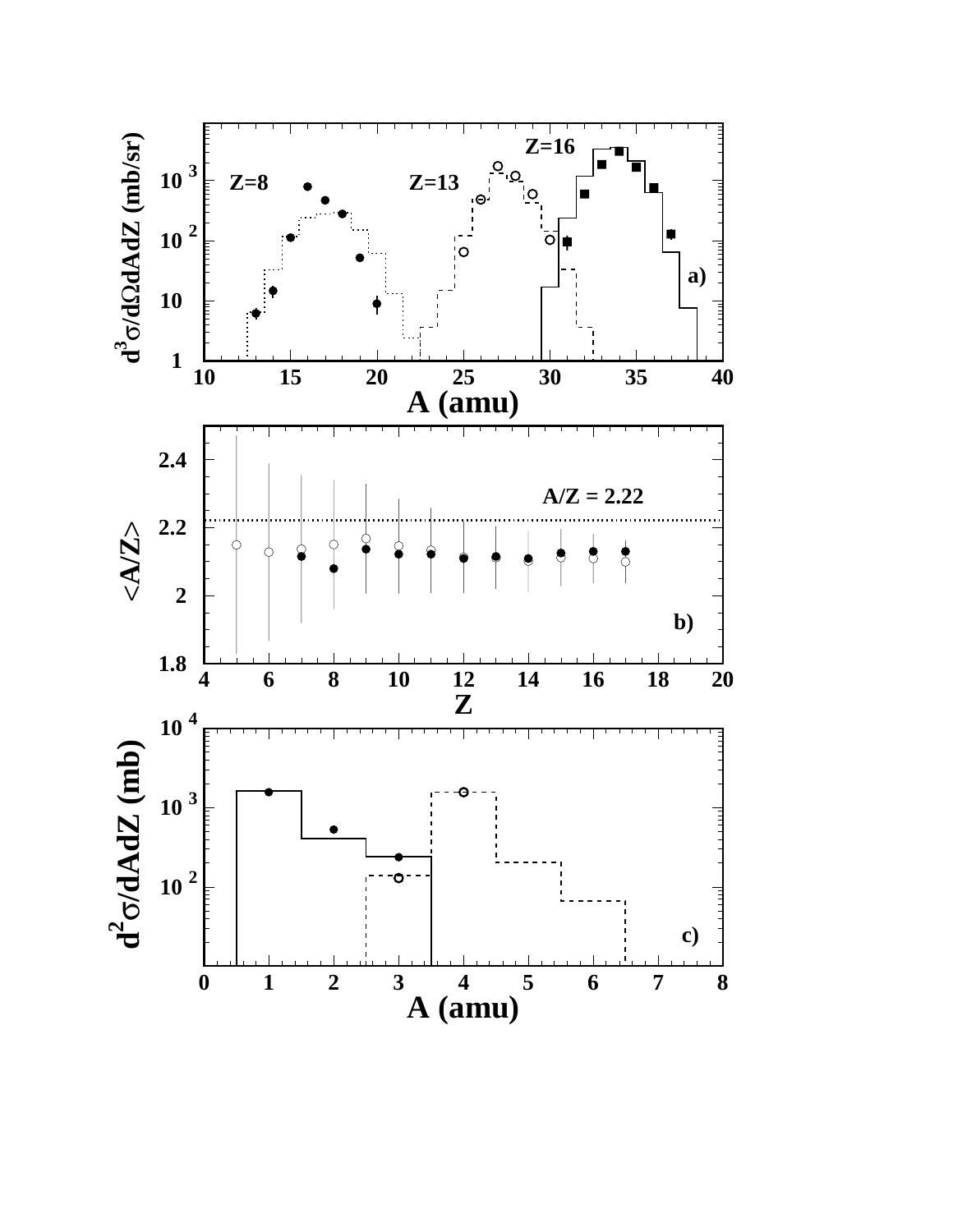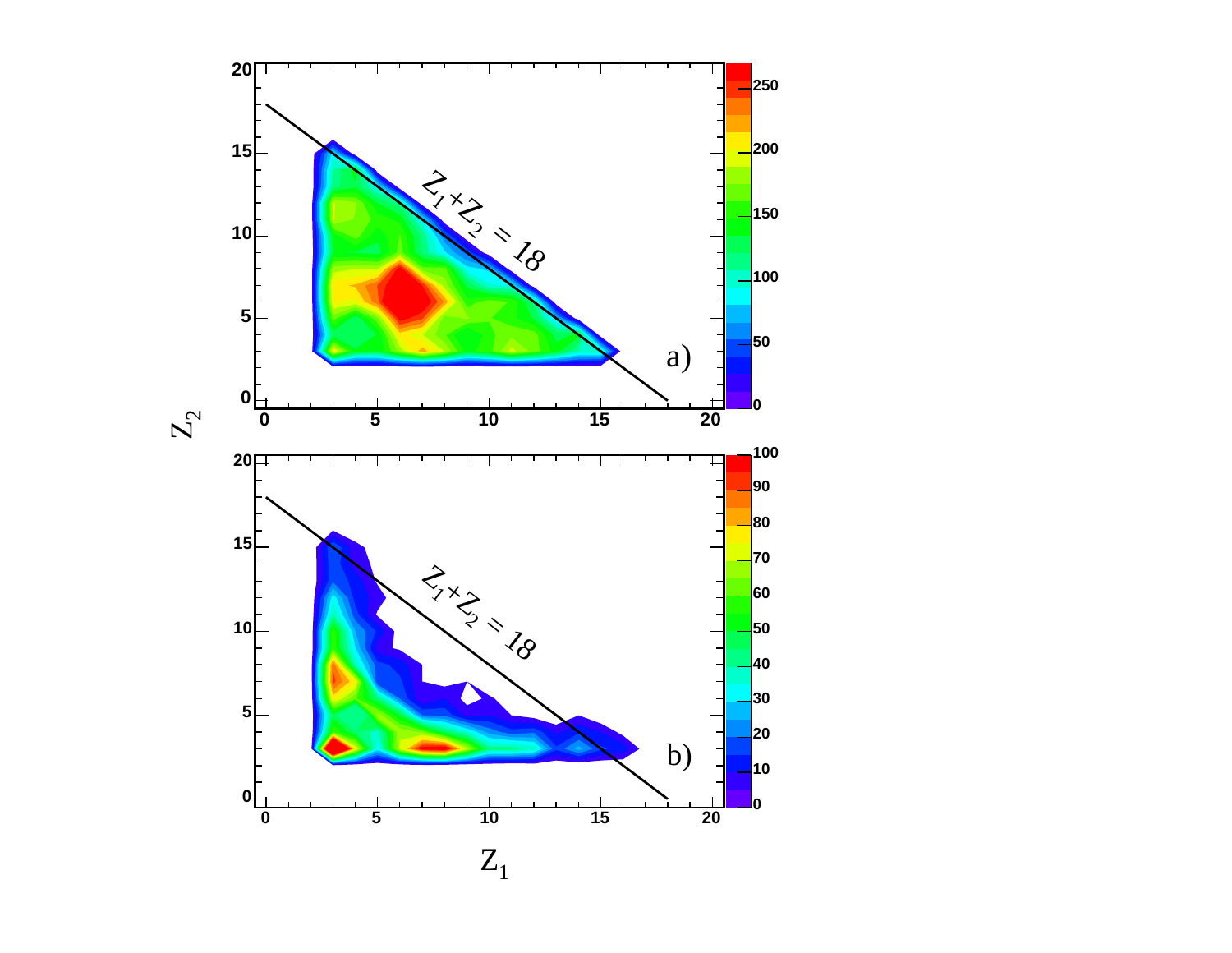